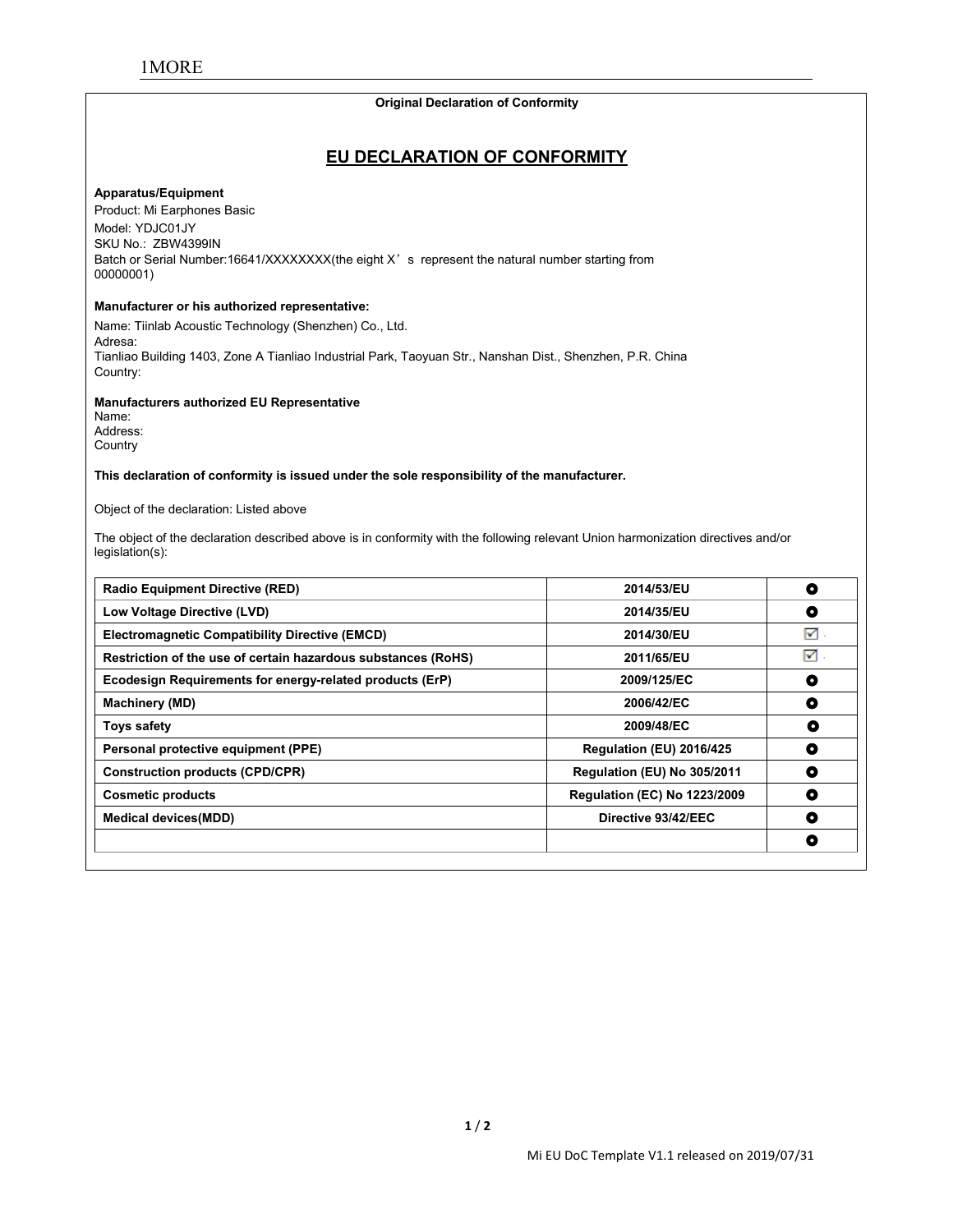| 1MORE                                                          |                                                                                                                                |                                                                           |
|----------------------------------------------------------------|--------------------------------------------------------------------------------------------------------------------------------|---------------------------------------------------------------------------|
|                                                                |                                                                                                                                |                                                                           |
|                                                                |                                                                                                                                |                                                                           |
|                                                                |                                                                                                                                |                                                                           |
|                                                                |                                                                                                                                |                                                                           |
|                                                                | References to the relevant harmonized standards used, including the date of the standard, or references to the other technical |                                                                           |
|                                                                | specifications, including the date of the specification, in relation to which conformity is declared:                          |                                                                           |
| <b>Harmonized Standard</b>                                     | <b>Test Report No.</b>                                                                                                         | <b>Test lab</b>                                                           |
| EN 55032:2015<br>EN 55035:2017                                 | SZEM180400296701                                                                                                               | <b>SGS-CSTC Standards Technical Services</b><br>Co., Ltd. Shenzhen Branch |
| EC62321 SERIES                                                 | CANEC1800560901                                                                                                                | <b>SGS-CSTC Standards Technical Services</b><br>Co., Ltd. Shenzhen Branch |
|                                                                |                                                                                                                                |                                                                           |
|                                                                |                                                                                                                                |                                                                           |
|                                                                |                                                                                                                                |                                                                           |
|                                                                |                                                                                                                                |                                                                           |
|                                                                |                                                                                                                                |                                                                           |
|                                                                |                                                                                                                                |                                                                           |
| <b>Notified Body (Optional):</b>                               |                                                                                                                                |                                                                           |
| Name of notified body:<br>Reference Number of the certificate: |                                                                                                                                |                                                                           |
| 4 digit notified body number:                                  |                                                                                                                                |                                                                           |
|                                                                |                                                                                                                                |                                                                           |
| Signed for and on behalf of                                    | Tiinlab Acoustic Technology (Shenzhen) Co., Ltd                                                                                |                                                                           |

| <b>Notified Body (Optional):</b><br>Name of notified body:<br>Reference Number of the certificate:<br>4 digit notified body number:                |
|----------------------------------------------------------------------------------------------------------------------------------------------------|
| Tiinlab Acoustic Technology (Shenzhen) Co., Ltd<br>Signed for and on behalf of<br>$\blacksquare$                                                   |
| Place and date of issue:<br>Tianliao Building F14 East Block (New Materials Industrial Park), Xueyuan Road, Nanshan District, Shenzhen, P.P. China |
| 2019-11-13<br>Signature:<br>Name, function:<br>Sunny Sun& Technical Support Manager                                                                |
| Color Image of product:                                                                                                                            |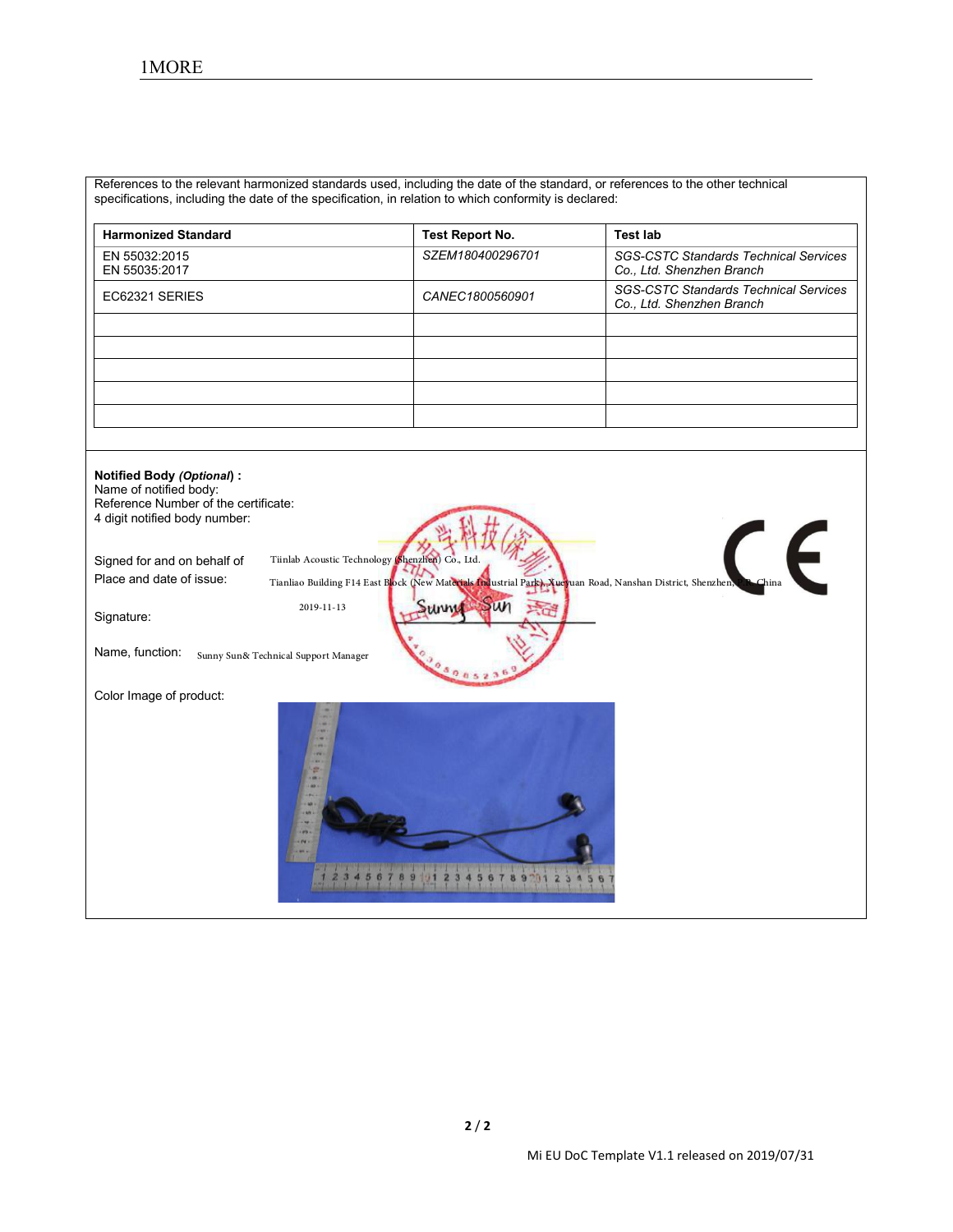#### **Překlad původního prohlášení o shodě**

# **PROHLÁŠENÍ O SHODĚ EU**

# **Zařízení**

Mi Earphones Basic Model: YDJC01JY Č. SKU: ZBW4399IN Šarže nebo výrobní číslo: 16641 /XXXXXXX(the eight X's represent the natural number starting from 00000001)

#### **Výrobce nebo jeho autorizovaný zástupce:**

Název: Tiinlab Acoustic Technology (Shenzhen) Co., Ltd. Adresa: Tianliao Building 1403, Zone A Tianliao Industrial Park, Taoyuan Str., Nanshan Dist., Shenzhen, P.R. China

**Toto prohlášení o shodě je vydáváno zcela na přímou odpovědnost výrobce.**

Předmět prohlášení: Uvedeno výše Uvedeno výše

Výše uvedený předmět prohlášení splňuje níže uvedené relevantní harmonizační směrnice a/nebo legislativu EU:

| Směrnice o rádiových zařízeních (RED)                 | 2014/53/EU                 | O |
|-------------------------------------------------------|----------------------------|---|
| Směrnice o nízkonapěťových zařízeních (LVD)           | 2014/35/EU                 | O |
| Směrnice o elektromagnetické kompatibilitě (EMCD)     | 2014/30/EU                 | ♦ |
| Omezení používání některých nebezpečných látek (RoHS) | 2011/65/EU                 | ٥ |
| Požadavky na ekodesign energetických produktů (ErP)   | 2009/125/ES                | O |
| Stroje (MD)                                           | 2006/42/ES                 | O |
| Bezpečnost hraček                                     | 2009/48/ES                 | O |
| Osobní ochranné prostředky (PPE)                      | Směrnice (EU) 2016/425     | O |
| Stavební výrobky (CPD/CPR)                            | Směrnice (EU) č. 305/2011  | О |
| Kosmetické produkty                                   | Směrnice (ES) č. 1223/2009 | O |
| Zdravotnické prostředky (MDD)                         | Směrnice 93/42/EHS         | O |
|                                                       |                            | о |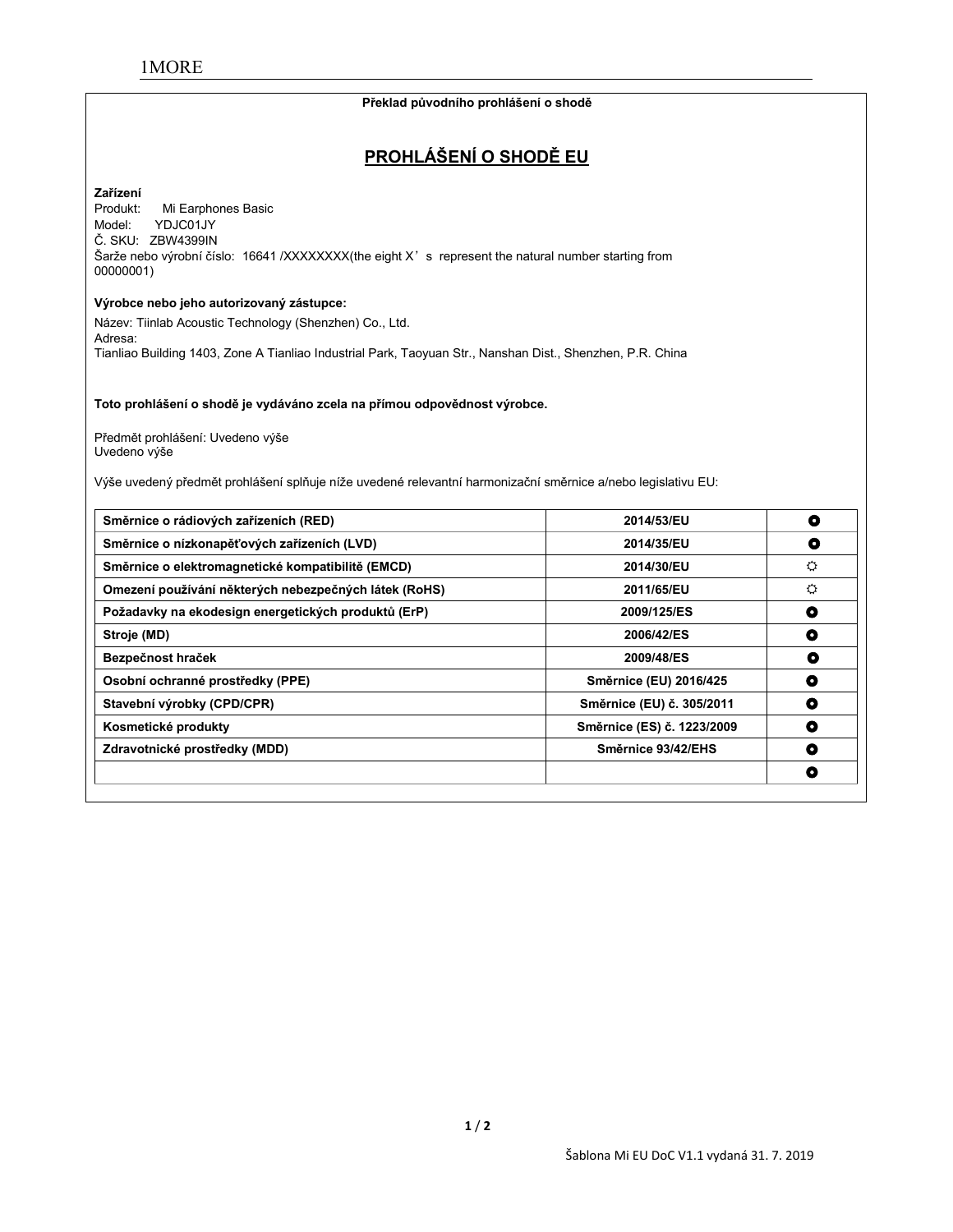Níže najdete odkazy na použité relevantní harmonizované standardy (včetně data standardu) nebo na další technické specifikace (včetně data specifikace) v souvislosti s prohlašovanou shodou:

| Harmonizovaný standard         | Testovací zpráva č. | Testovací laboratoř                                                          |
|--------------------------------|---------------------|------------------------------------------------------------------------------|
| EN 55032:2015<br>EN 55035:2017 | SZEM180400296701    | <b>SGS-CSTC Standards Technical</b><br>Services Co., Ltd. Shenzhen<br>Branch |
| EC62321 SERIES                 | CANEC1800560901     | <b>SGS-CSTC Standards Technical</b><br>Services Co., Ltd. Shenzhen<br>Branch |
|                                |                     |                                                                              |
|                                |                     |                                                                              |
|                                |                     |                                                                              |
|                                |                     |                                                                              |
|                                |                     |                                                                              |

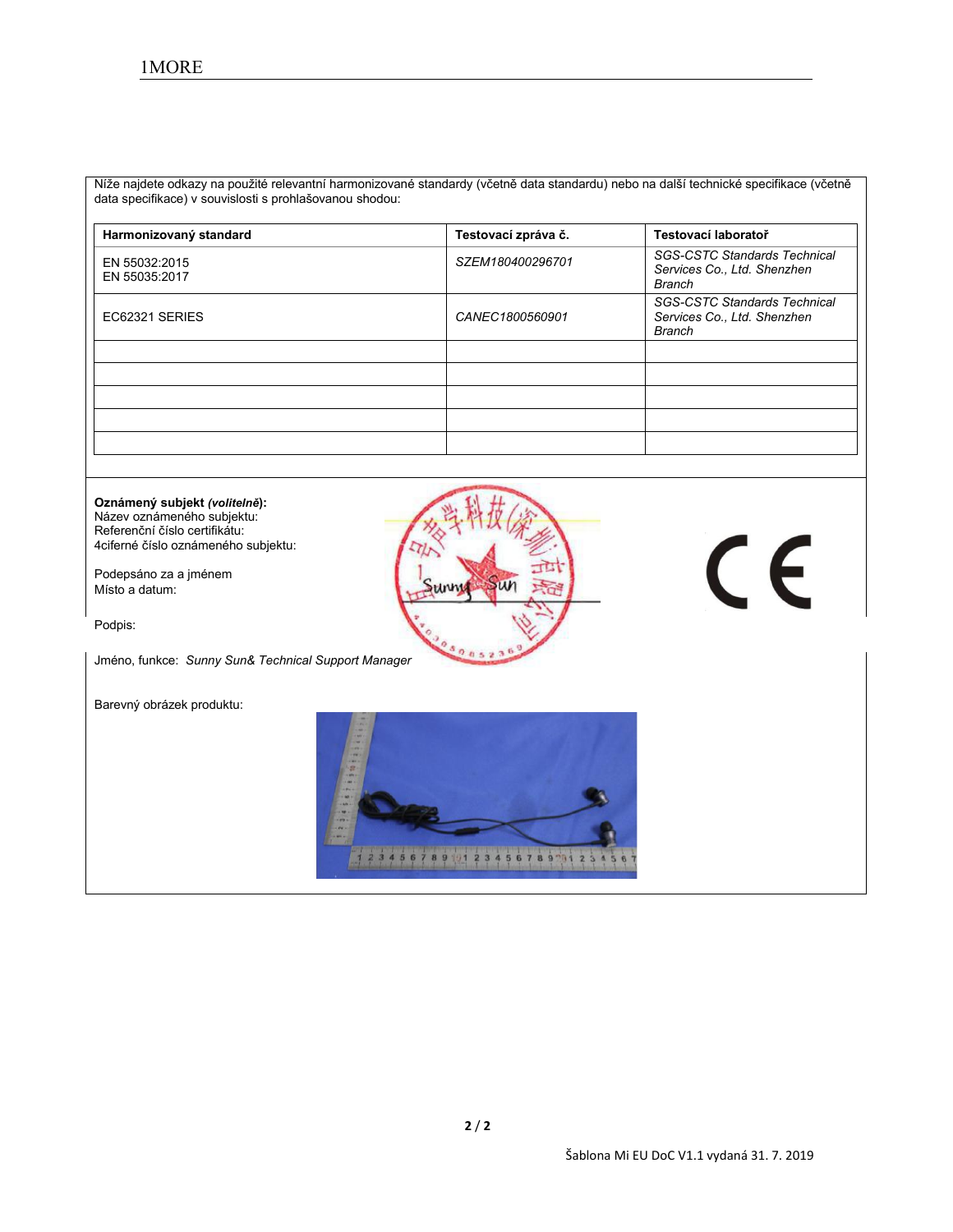#### **Übersetzung der ursprünglichen Konformitätserklärung**

# **EU-KONFORMITÄTSERKLÄRUNG**

#### **Elektrogeräte/Geräte**

Produkt: Mi Earphones Basic Modell: YDJC01JY SKU-Nr.: ZBW4399IN Chargen- oder Seriennummer: 16641/XXXXXXXX(the eight X's represent the natural number starting from 00000001)

#### **Hersteller oder dessen autorisierter Vertreter:**

Name: Tiinlab Acoustic Technology (Shenzhen) Co., Ltd. Adresse: Tianliao Building 1403, Zone A Tianliao Industrial Pa rk, Taoyuan Str., Nanshan Dist., Shenzhen, P.R. Chi na Land:

**Autorisierte EU-Vertretung des Herstellers**

Name: Adresse: Land

**Diese Konformitätserklärung wird unter der alleinigen Verantwortung des Herstellers ausgestellt.**

Gegenstand der Erklärung: Oben aufgeführt Oben aufgeführt

Gegenstand der oben beschriebenen Erklärung ist die Konformität mit den folgenden relevanten Harmonisierungsrichtlinien und/oder<br>Gesetzen der EU:

| Funkgeräte-Richtlinie (RED)                                              | 2014/53/EU                    | O              |
|--------------------------------------------------------------------------|-------------------------------|----------------|
| Niederspannungsrichtlinie (NSR)                                          | 2014/35/EU                    | O              |
| Richtlinie über die elektromagnetische Verträglichkeit (EMV)             | 2014/30/EU                    | $\circ$        |
| Beschränkung der Verwendung bestimmter gefährlicher Stoffe (RoHS)        | 2011/65/EU                    | $\ddot{\circ}$ |
| Ökodesign-Anforderungen für energieverbrauchsrelevante Produkte<br>(ErP) | 2009/125/EC                   | Q              |
| <b>Maschinen (MD)</b>                                                    | 2006/42/EC                    | O              |
| Sicherheit von Spielzeug                                                 | 2009/48/EC                    | О              |
| Persönliche Schutzausrüstung (PSA)                                       | Verordnung (EU) 2016/425      | ۰              |
| <b>Bauprodukte (BPR)</b>                                                 | Verordnung (EU) Nr. 305/2011  | O              |
| Kosmetikprodukte                                                         | Verordnung (EU) Nr. 1223/2009 | O              |
| Medizinprodukte (MDD)                                                    | Richtlinie 93/42/EEC          | O              |
|                                                                          |                               | O              |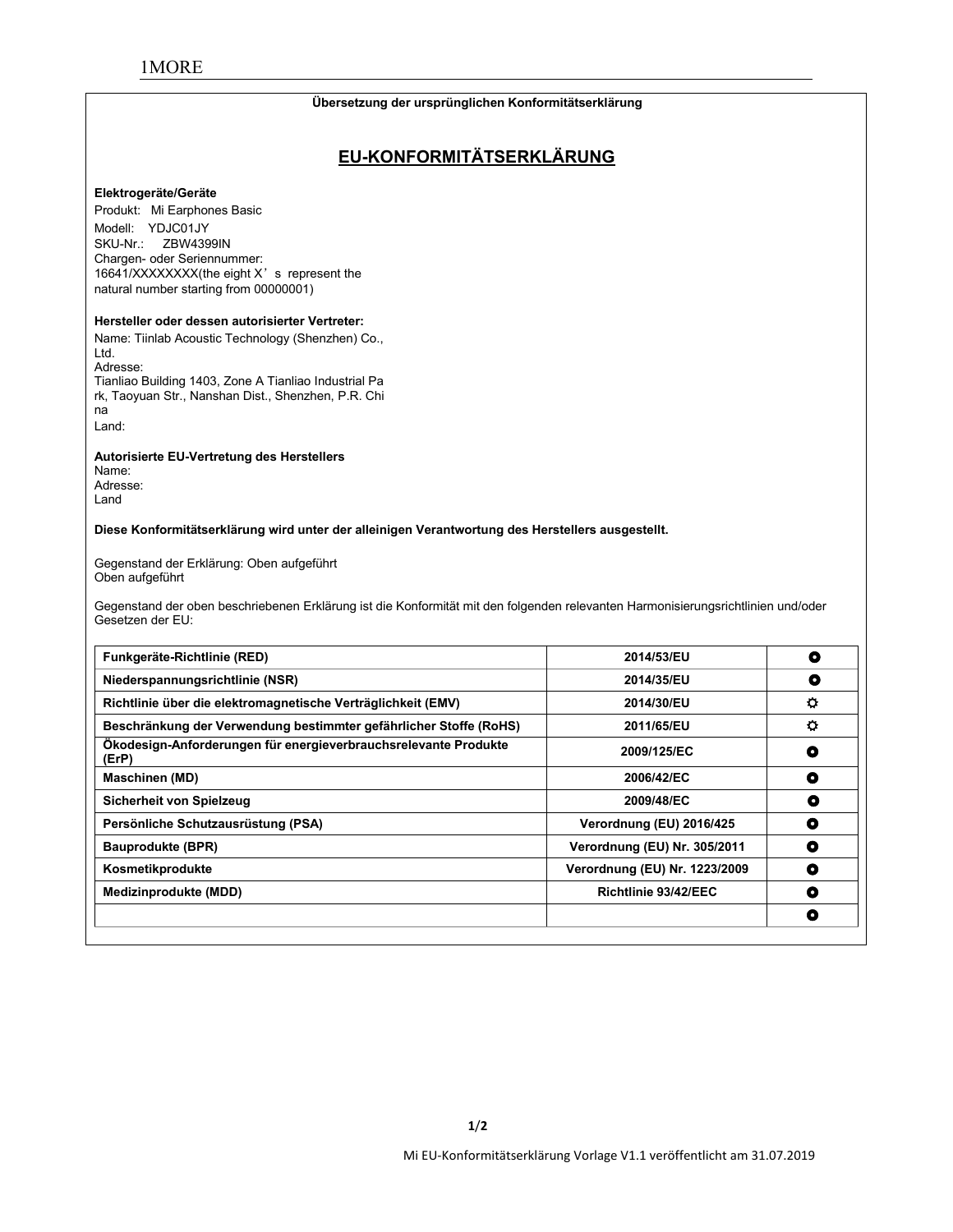Bezugnahme auf die verwendeten einschlägigen harmonisierten Normen, einschließlich des Datums der Norm, oder Bezugnahme auf Spezifikationen, einschließlich des Datums der Spezifikation, für die die Konformität erklärt wird:

| <b>Harmonisierte Norm</b>      | Testbericht-Nr.  | <b>Testlabor</b>                                                             |
|--------------------------------|------------------|------------------------------------------------------------------------------|
| EN 55032:2015<br>EN 55035:2017 | SZEM180400296701 | <b>SGS-CSTC Standards Technical</b><br>Services Co., Ltd. Shenzhen<br>Branch |
| EC62321 SERIES                 | CANEC1800560901  | <b>SGS-CSTC Standards Technical</b><br>Services Co., Ltd. Shenzhen<br>Branch |
|                                |                  |                                                                              |
|                                |                  |                                                                              |
|                                |                  |                                                                              |
|                                |                  |                                                                              |
|                                |                  |                                                                              |

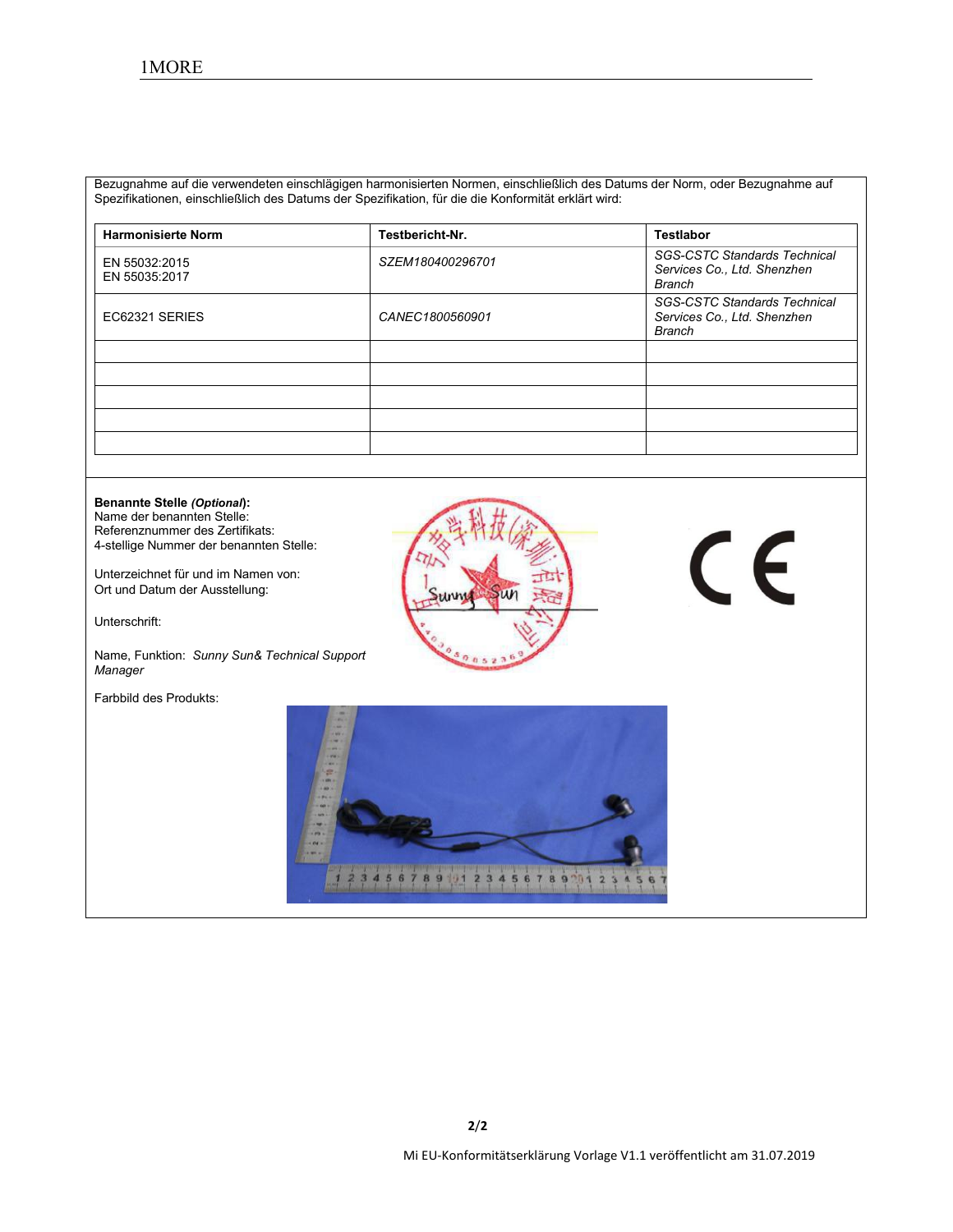#### **Μετάφραση της αρχικής δήλωσης συμμόρφωσης**

### **ΔΗΛΩΣΗ ΣΥΜΜΟΡΦΩΣΗΣ ΤΗΣ ΕΕ**

#### **Συσκευή/Εξοπλισμός**

Προϊόν: Mi Earphones Basic Μοντέλο: YDJC01JY Αριθμός SKU: ZBW4399IN Αριθμός παρτίδας ή σειριακός αριθμός:16641/XXXXXXXX(the eight X's represent the natural number starting from 00000001)

#### **Ο κατασκευαστής ή ο εξουσιοδοτημένος εκπρόσωπός του:**

Όνομα: Tiinlab Acoustic Technology (Shenzhen) Co., Ltd. Διεύθυνση: Tianliao Building 1403, Zone A Tianliao Industrial Park, Taoyuan Str., Nanshan Dist., Shenzhen, P.R. China Χώρα:

#### **Ο εξουσιοδοτημένος εκπρόσωπος του κατασκευαστή στην ΕΕ**

Όνομα: Διεύθυνση: Χώρα

#### **Αυτή η δήλωση συμμόρφωσης εκδίδεται με την αποκλειστική ευθύνη του κατασκευαστή.**

Αντικείμενο της δήλωσης: Αναφέρεται παραπάνω Αναφέρεται παραπάνω

Το αντικείμενο της δήλωσης που περιγράφεται παραπάνω είναι σύμφωνο με τις ακόλουθες σχετικές οδηγίες ή/και νομοθετικές πράξεις εναρμόνισης της Ένωσης:

| Οδηγία ραδιοεξοπλισμού (RED)                                                          | 2014/53/EE                      | ۰         |
|---------------------------------------------------------------------------------------|---------------------------------|-----------|
| Οδηγία Χαμηλής Τάσης (LVD)                                                            | 2014/35/EE                      | O         |
| Οδηγία για την ηλεκτρομαγνητική συμβατότητα (EMCD)                                    | 2014/30/EE                      | o         |
| Περιορισμός της χρήσης ορισμένων επικίνδυνων ουσιών (RoHS)                            | 2011/65/EE                      | $\bullet$ |
| Απαιτήσεις οικολογικού σχεδιασμού για τα συνδεόμενα με την ενέργεια<br>προϊόντα (ErP) | 2009/125/EK                     | O         |
| Μηχανήματα (MD)                                                                       | 2006/42/EK                      | ٥         |
| Ασφάλεια των παιχνιδιών                                                               | 2009/48/EK                      | O         |
| Εξοπλισμός ατομικής προστασίας (PPE)                                                  | Κανονισμός (ΕΕ) 2016/425        | O         |
| Δομικά προϊόντα (CPD/CPR)                                                             | Κανονισμός (ΕΕ) Αριθ. 305/2011  | O         |
| Καλλυντικά προϊόντα                                                                   | Κανονισμός (ΕΚ) Αριθ. 1223/2009 | O         |
| Ιατρικές συσκευές (MDD)                                                               | Οδηγία 93/42/ΕΟΚ                | O         |
|                                                                                       |                                 | O         |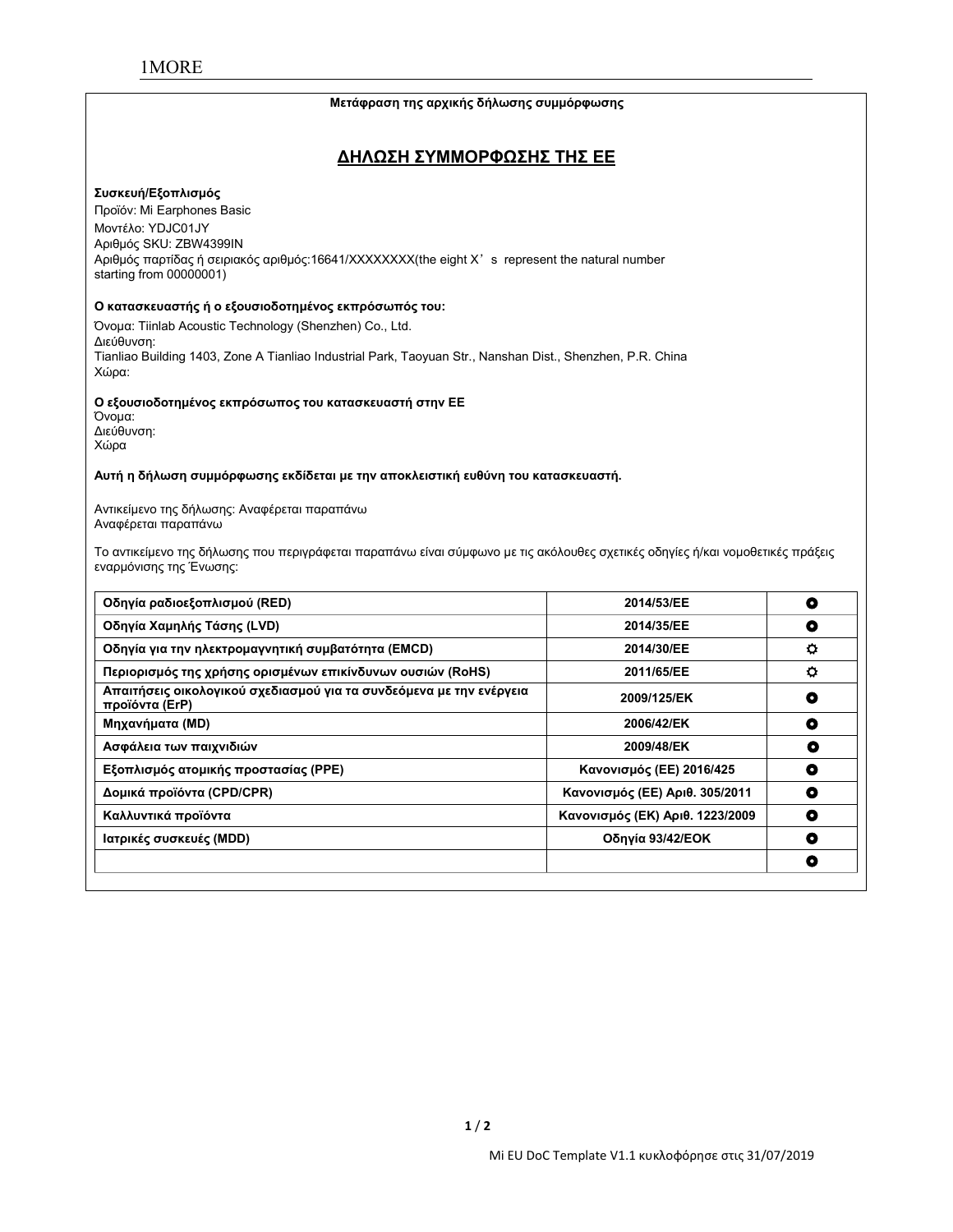Αναφορές στα σχετικά χρησιμοποιούμενα εναρμονισμένα πρότυπα, συμπεριλαμβανομένης της ημερομηνίας του προτύπου ή των παραπομπών στις άλλες τεχνικές προδιαγραφές, συμπεριλαμβανομένης της ημερομηνίας της προδιαγραφής, για την οποία δηλώνεται η συμμόρφωση:

| Πρότυπο εναρμόνισης            | Αριθμός Αναφοράς δοκιμών | Εργαστήριο δοκιμών                                                        |
|--------------------------------|--------------------------|---------------------------------------------------------------------------|
| EN 55032:2015<br>EN 55035:2017 | SZEM180400296701         | <b>SGS-CSTC Standards Technical</b><br>Services Co., Ltd. Shenzhen Branch |
| EC62321 SERIES                 | CANEC1800560901          | <b>SGS-CSTC Standards Technical</b><br>Services Co., Ltd. Shenzhen Branch |
|                                |                          |                                                                           |
|                                |                          |                                                                           |
|                                |                          |                                                                           |
|                                |                          |                                                                           |
|                                |                          |                                                                           |

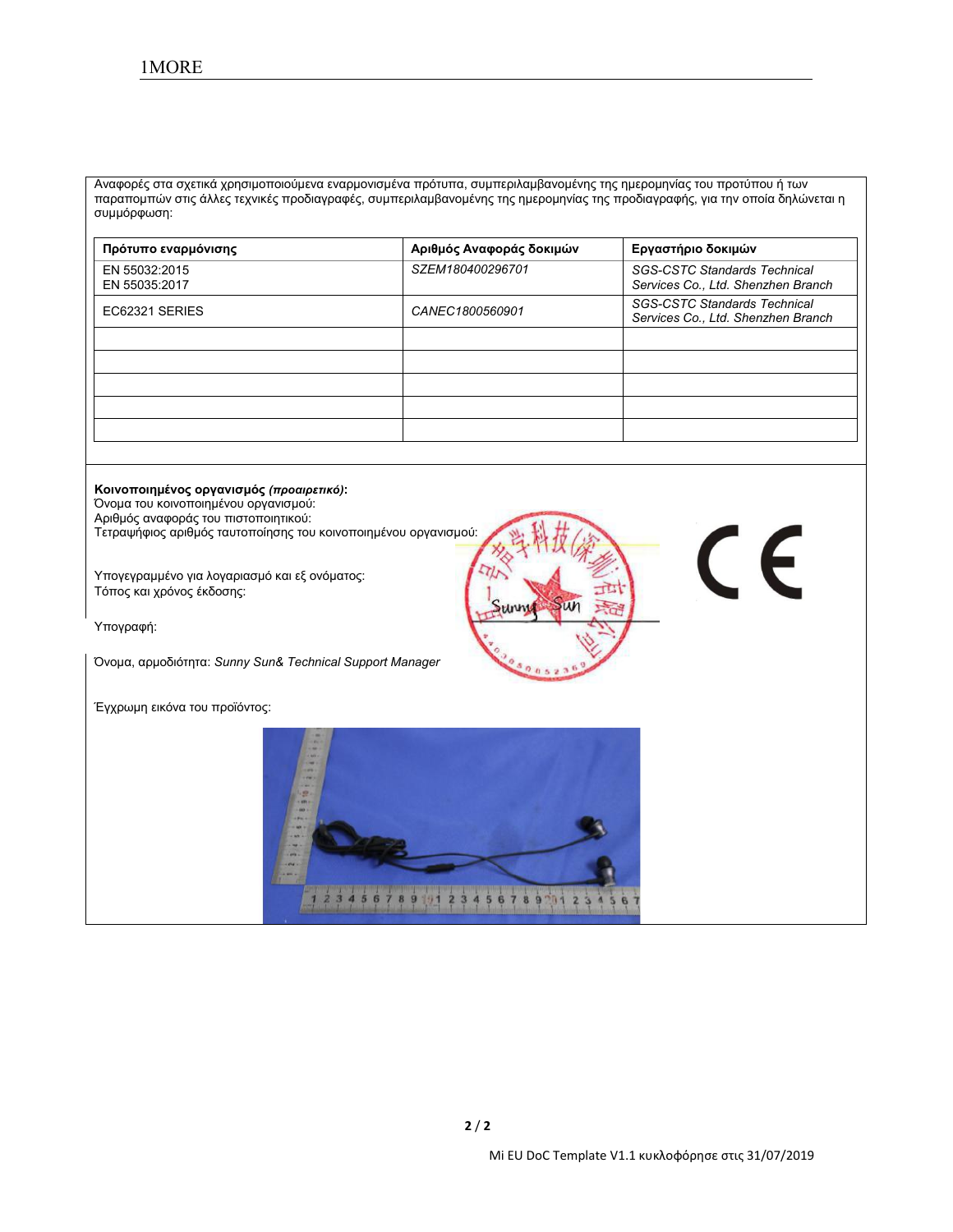#### **Traducción de la Declaración de conformidad original**

# **DECLARACIÓN DE CONFORMIDAD DE LA UE**

#### **Aparato/equipo**

Producto: Mi Earphones Basic Modelo: YDJC01JY N.º de SKU: ZBW4399IN Número de serie o de lote:16641/XXXXXXX(the eight X's represent the natural number starting from 00000001)

#### **Fabricante o representante autorizado**

Nombre: Tiinlab Acoustic Technology (Shenzhen) Co., Ltd. Dirección: Tianliao Building 1403, Zone A Tianliao Industrial Park, Taoyuan Str., Nanshan Dist., Shenzhen, P.R. China País:

**Representante europeo autorizado del fabricante**

Nombre: Dirección: País

**La presente declaración de conformidad se emite bajo laexclusiva responsabilidad del fabricante.**

Objeto de la declaración: Indicado arriba Indicado arriba

El objeto de la declaración que se describe más arriba cumple las siguientes legislaciones o directivas de armonización de la Unión relevantes:

| Directiva de equipos radioeléctricos (RED)                                                     | 2014/53/UE                    | O       |
|------------------------------------------------------------------------------------------------|-------------------------------|---------|
| Directiva de baja tensión (LVD)                                                                | 2014/35/UE                    | ٥       |
| Directiva sobre compatibilidad electromagnética (EMCD)                                         | 2014/30/UE                    | $\circ$ |
| Restricciones a la utilización de determinadas sustancias peligrosas<br>(RoHS)                 | 2011/65/UE                    | ٥       |
| Requisitos de diseño ecológico aplicables a los productos relacionados<br>con la energía (ErP) | 2009/125/CE                   | O       |
| Máquinas (MD)                                                                                  | 2006/42/CE                    | ٥       |
| Seguridad de los juguetes                                                                      | 2009/48/CE                    | O       |
| Equipos de protección individual (PPE)                                                         | Reglamento (UE) 2016/425      | O       |
| Productos de construcción (CPD/CPR)                                                            | Reglamento (UE) n.º 305/2011  | ۰       |
| Productos cosméticos                                                                           | Reglamento (EC) n.º 1223/2009 | ۰       |
| <b>Productos sanitarios (MDD)</b>                                                              | Directiva 93/42/CEE           | ٥       |
|                                                                                                |                               | O       |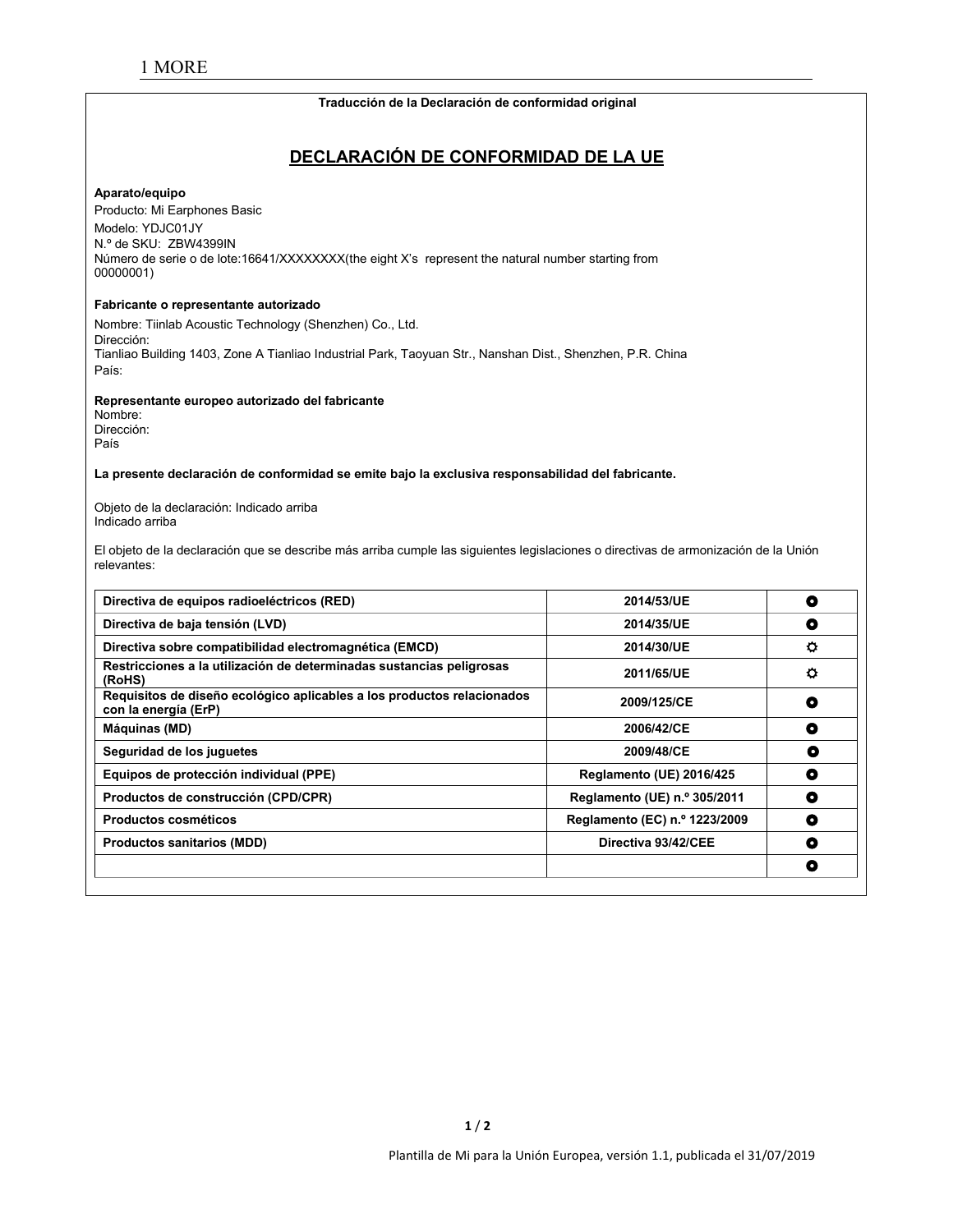Referencias a las normas armonizadas pertinentes utilizadas, incluida la fecha de la norma, o referencias a otras especificaciones técnicas, incluida la fecha de la especificación, respecto a las cuales se declara la conformidad:

| Norma armonizada               | N.º de informe de prueba | Laboratorio de pruebas                                             |
|--------------------------------|--------------------------|--------------------------------------------------------------------|
| EN 55032:2015<br>EN 55035:2017 | SZEM180400296701         | SGS-CSTC Standards Technical Services Co.,<br>Ltd. Shenzhen Branch |
| EC62321 SERIES                 | CANEC1800560901          | SGS-CSTC Standards Technical Services Co.,<br>Ltd. Shenzhen Branch |
|                                |                          |                                                                    |
|                                |                          |                                                                    |
|                                |                          |                                                                    |
|                                |                          |                                                                    |
|                                |                          |                                                                    |

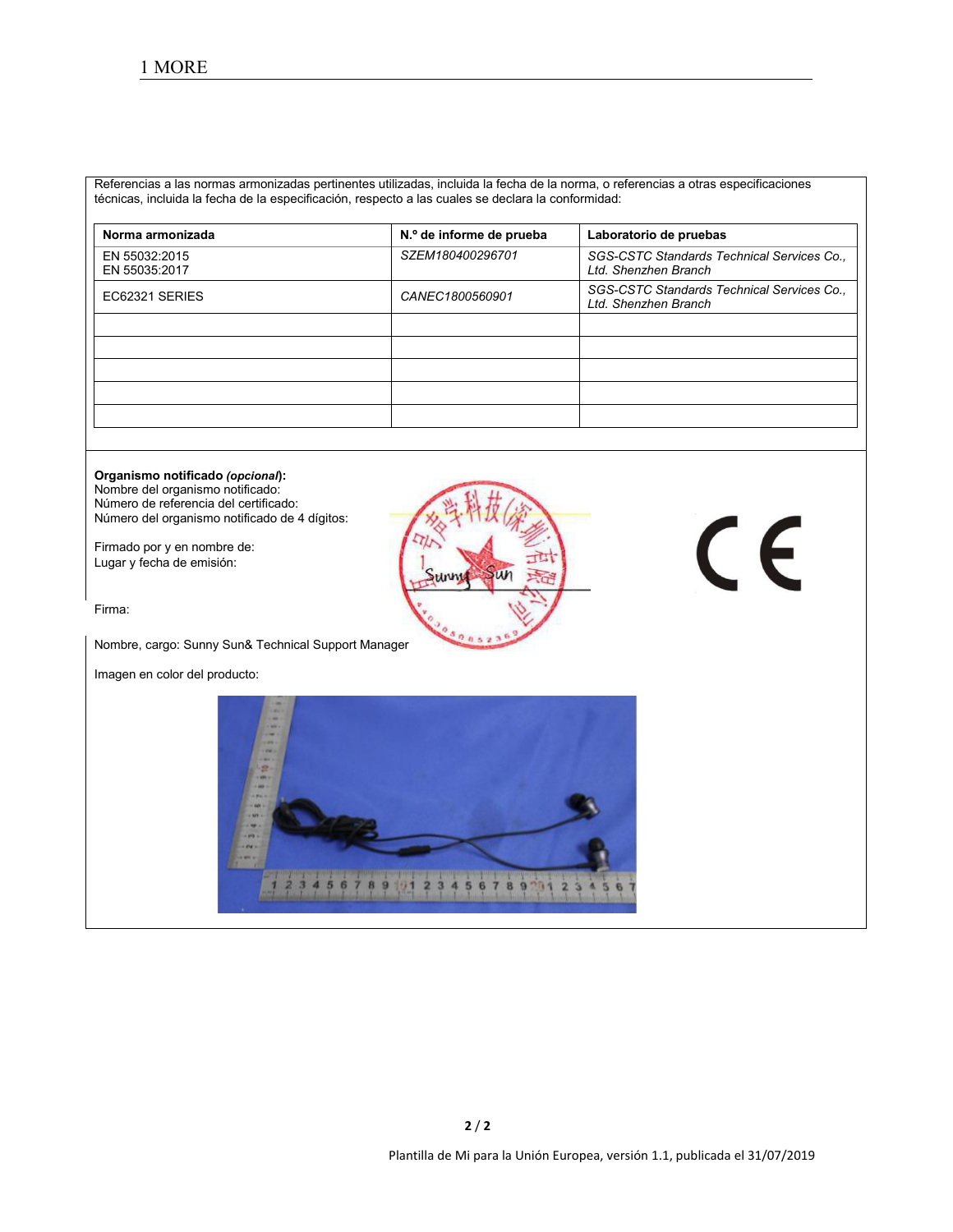#### **Traduction de la déclaration de conformité d'origine**

# **DÉCLARATION DE CONFORMITÉ DE L'UE**

#### **Appareil/équipement**

Produit : Mi Earphones Basic

Modèle : YDJC01JY Référence : ZBW4399IN Numéro de lot ou de série :16641/XXXXXXXX(the eight X's represent the natural number starting from 00000001)

#### **Fabricant ou son représentant agréé :**

Nom : Tiinlab Acoustic Technology (Shenzhen) Co., Ltd. Adresse : Tianliao Building 1403, Zone A Tianliao Industrial Park, Taoyuan Str., Nanshan Dist., Shenzhen, P.R. China Pays :

**Représentant agréé des fabricants pour l'UE**

Nom : Adresse : Pays

#### **Cette déclaration de conformité est publiée sous la seule responsabilité du fabricant.**

Objet de la déclaration : Ci-dessus Ci-dessus

L'objet de la déclaration décrit ci-dessus est en conformité avec les directives et/ou les lois relatives à l'harmonisation des législations suivantes de l'Union européenne :

| Directive relative aux équipements radio (RED)                         | 2014/53/UE                     | o       |
|------------------------------------------------------------------------|--------------------------------|---------|
| Directive basse tension (LVD)                                          | 2014/35/UE                     | O       |
| Directive sur la compatibilité électromagnétique (EMCD)                | 2014/30/UE                     | o       |
| Limitation de l'utilisation de certaines substances dangereuses (RoHS) | 2011/65/UE                     | $\circ$ |
| Exigences d'écoconception des produits liés à l'énergie (ErP)          | 2009/125/CE                    | ٥       |
| Directive Machines (MD)                                                | 2006/42/CE                     | O       |
| Sécurité des jouets                                                    | 2009/48/CE                     | o       |
| Équipement de protection individuelle (EPI)                            | <b>Règlement (UE) 2016/425</b> | O       |
| <b>Produits de construction (CPD/CPR)</b>                              | Règlement (UE) n° 305/2011     | ٥       |
| <b>Produits cosmétiques</b>                                            | Règlement (CE) N° 1223/2009    | O       |
| Dispositifs médicaux (MDD)                                             | Directive 93/42/CEE            | ٥       |
|                                                                        |                                | O       |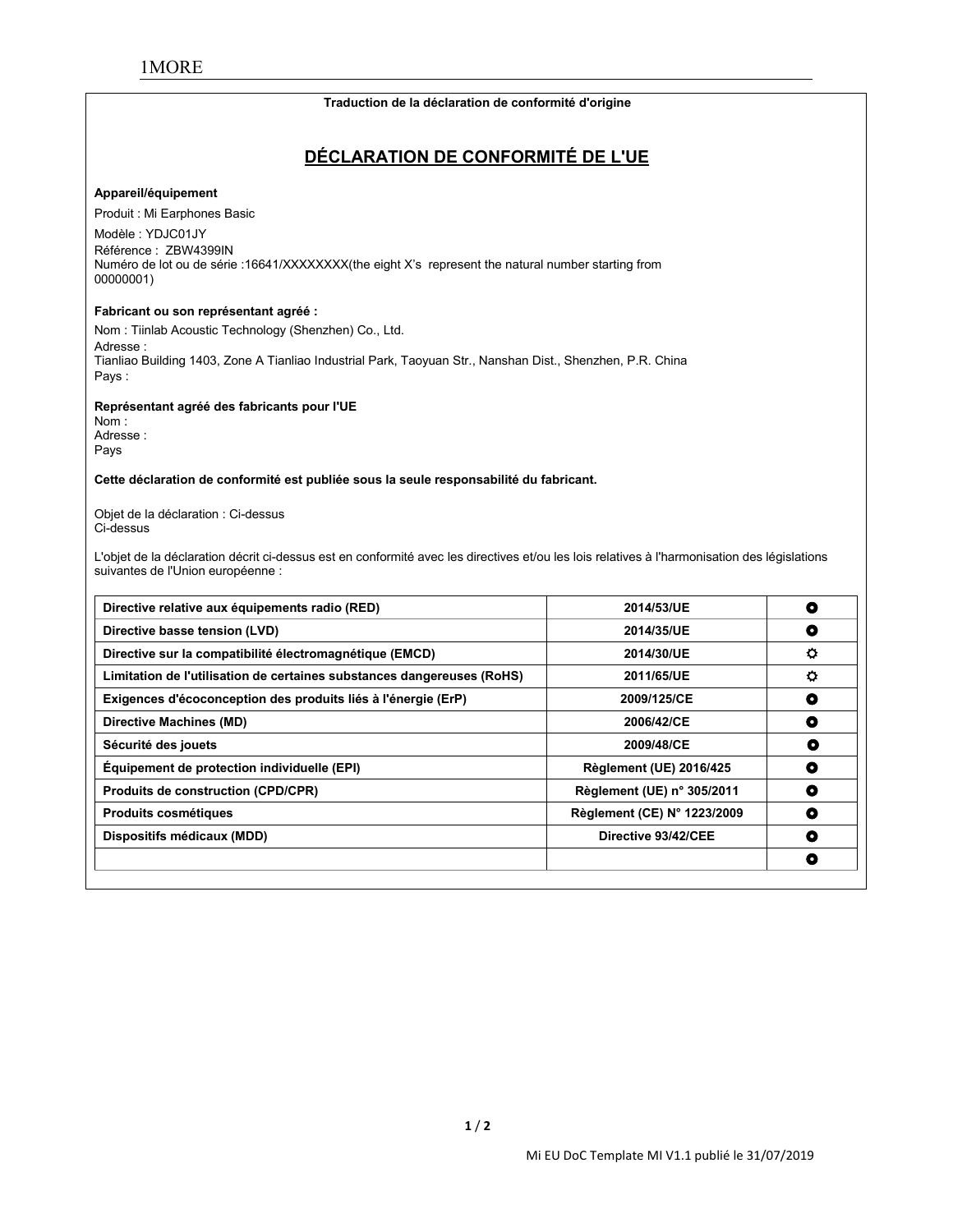Références aux normes harmonisées pertinentes utilisées, y compris la date de la norme, ou références aux autres agréments techniques, y compris la date de l'agrément, par rapport auquel la conformité est déclarée :

| Norme harmonisée               | N° rapport de test | Laboratoire de test                                                |
|--------------------------------|--------------------|--------------------------------------------------------------------|
| EN 55032:2015<br>EN 55035:2017 | SZEM180400296701   | SGS-CSTC Standards Technical Services Co., Ltd.<br>Shenzhen Branch |
| EC62321 SERIES                 | CANEC1800560901    | SGS-CSTC Standards Technical Services Co., Ltd.<br>Shenzhen Branch |
|                                |                    |                                                                    |
|                                |                    |                                                                    |
|                                |                    |                                                                    |
|                                |                    |                                                                    |
|                                |                    |                                                                    |

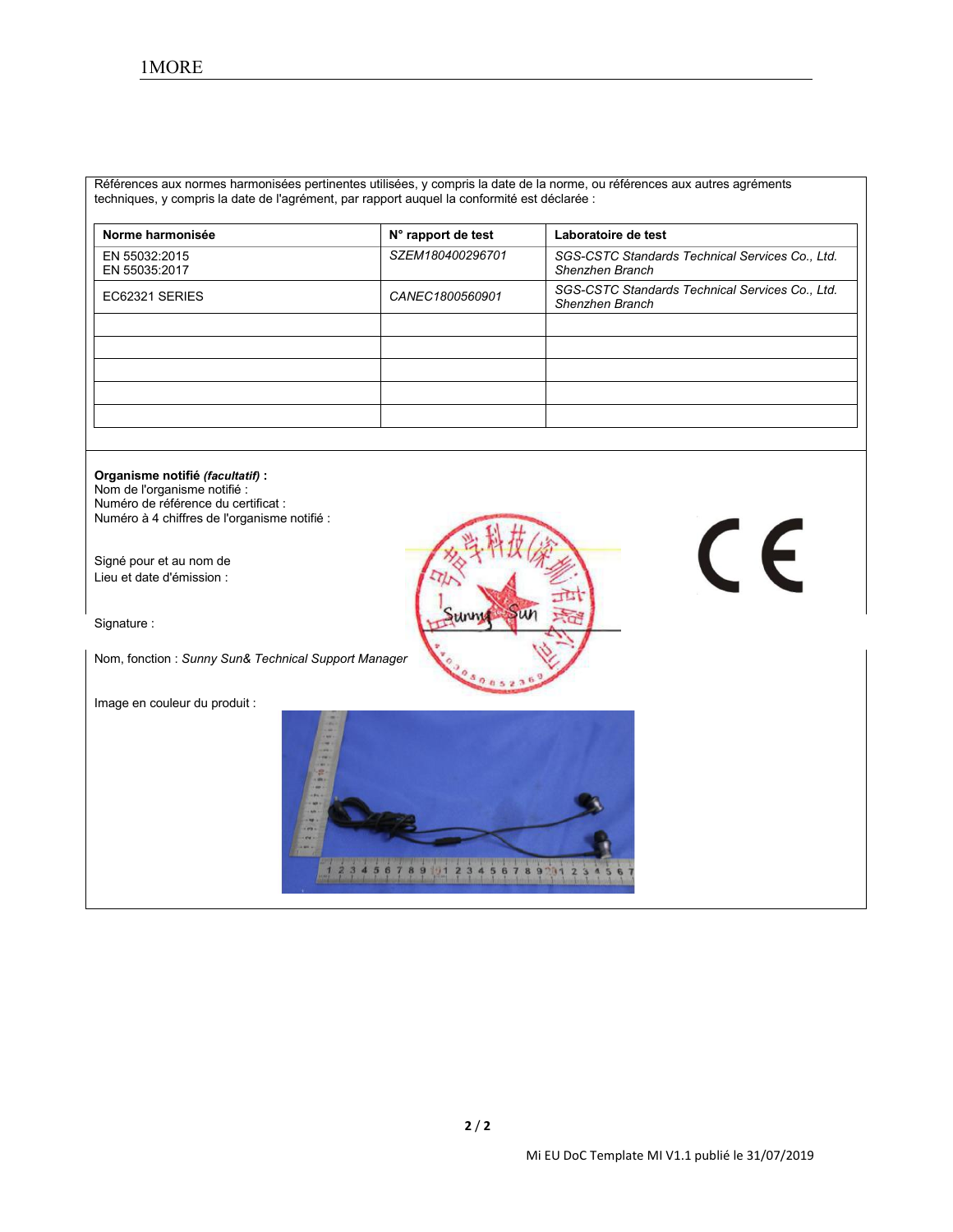#### **Traduzione della Dichiarazione di conformità originale**

# **DICHIARAZIONE DI CONFORMITÀ UE**

#### **Apparecchio/apparecchiatura**

Prodotto: Mi Earphones Basic Modello: YDJC01JY N. SKU: ZBW4399IN Numero di serie o batch:16641/XXXXXXXX(the eight X's represent the natural number starting from 00000001)

#### **Produttore o suo rappresentante autorizzato:**

Nome: Tiinlab Acoustic Technology (Shenzhen) Co., Ltd. Indirizzo: Tianliao Building 1403, Zone A Tianliao Industrial Park, Taoyuan Str., Nanshan Dist., Shenzhen, P.R. China Paese:

#### **Rappresentante UE autorizzato del produttore**

Nome: Indirizzo: Paese

**La presente Dichiarazione di conformità è pubblicata sotto lapiena responsabilità del produttore.**

Oggetto della dichiarazione: Indicato in precedenza Indicato in precedenza

L'oggetto della dichiarazione descritto in precedenza è conforme alle seguenti direttive e/o legislazioni dell'Unione in materia di armonizzazione:

| Direttiva RED sulla messa a disposizione sul mercato di apparecchiature<br>radio                    | 2014/53/UE                  | O |
|-----------------------------------------------------------------------------------------------------|-----------------------------|---|
| Direttiva Bassa Tensione                                                                            | 2014/35/UE                  | O |
| Direttiva EMCD sulla compatibilità elettromagnetica                                                 | 2014/30/UE                  | o |
| Direttiva sulla restrizione dell'uso di determinate sostanze pericolose                             | 2011/65/UE                  | o |
| Direttiva sulle specifiche per la progettazione ecocompatibile dei prodotti<br>connessi all'energia | 2009/125/CE                 | ٥ |
| Macchine (MD)                                                                                       | 2006/42/CE                  | ٥ |
| Sicurezza dei giocattoli                                                                            | 2009/48/CE                  | О |
| Dispositivi di protezione individuale                                                               | Normativa (UE) 2016/425     | O |
| Prodotti per l'edilizia (CPD/CPR)                                                                   | Normativa (UE) N. 305/2011  | ۰ |
| Prodotti cosmetici                                                                                  | Normativa (CE) N. 1223/2009 | ۰ |
| Dispositivi medici (MDD)                                                                            | Direttiva 93/42/CEE         | O |
|                                                                                                     |                             | O |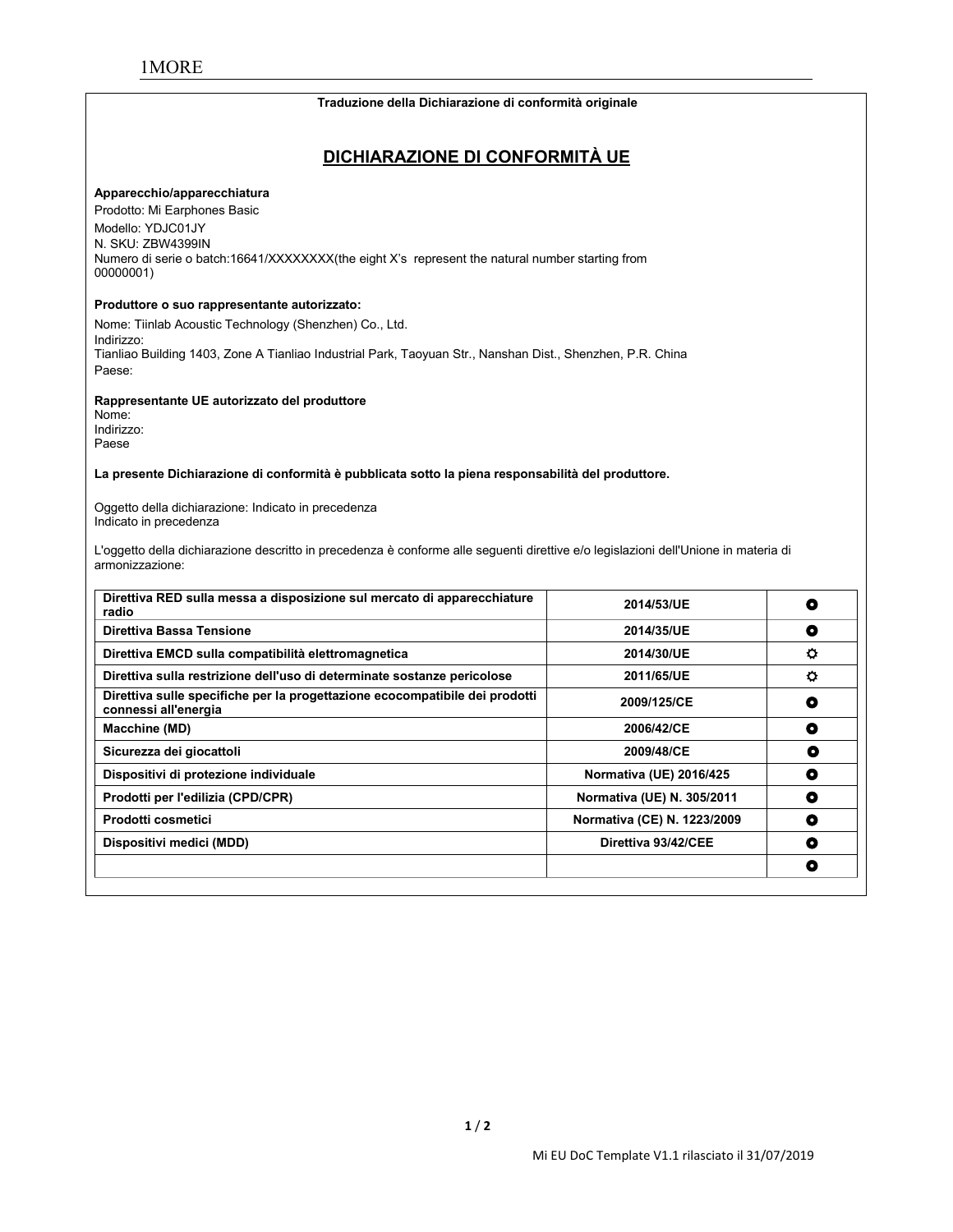Riferimenti agli standard armonizzati rilevanti utilizzati, inclusa la data dello standard, o riferimenti ad altre specifiche tecniche, inclusa la data della specifica, in relazione ai quali viene emessa la dichiarazione di conformità:

| Standard armonizzato           | N. report test   | Test lab                                                           |
|--------------------------------|------------------|--------------------------------------------------------------------|
| EN 55032:2015<br>EN 55035:2017 | SZEM180400296701 | SGS-CSTC Standards Technical Services Co., Ltd.<br>Shenzhen Branch |
| EC62321 SERIES                 | CANEC1800560901  | SGS-CSTC Standards Technical Services Co., Ltd.<br>Shenzhen Branch |
|                                |                  |                                                                    |
|                                |                  |                                                                    |
|                                |                  |                                                                    |
|                                |                  |                                                                    |
|                                |                  |                                                                    |

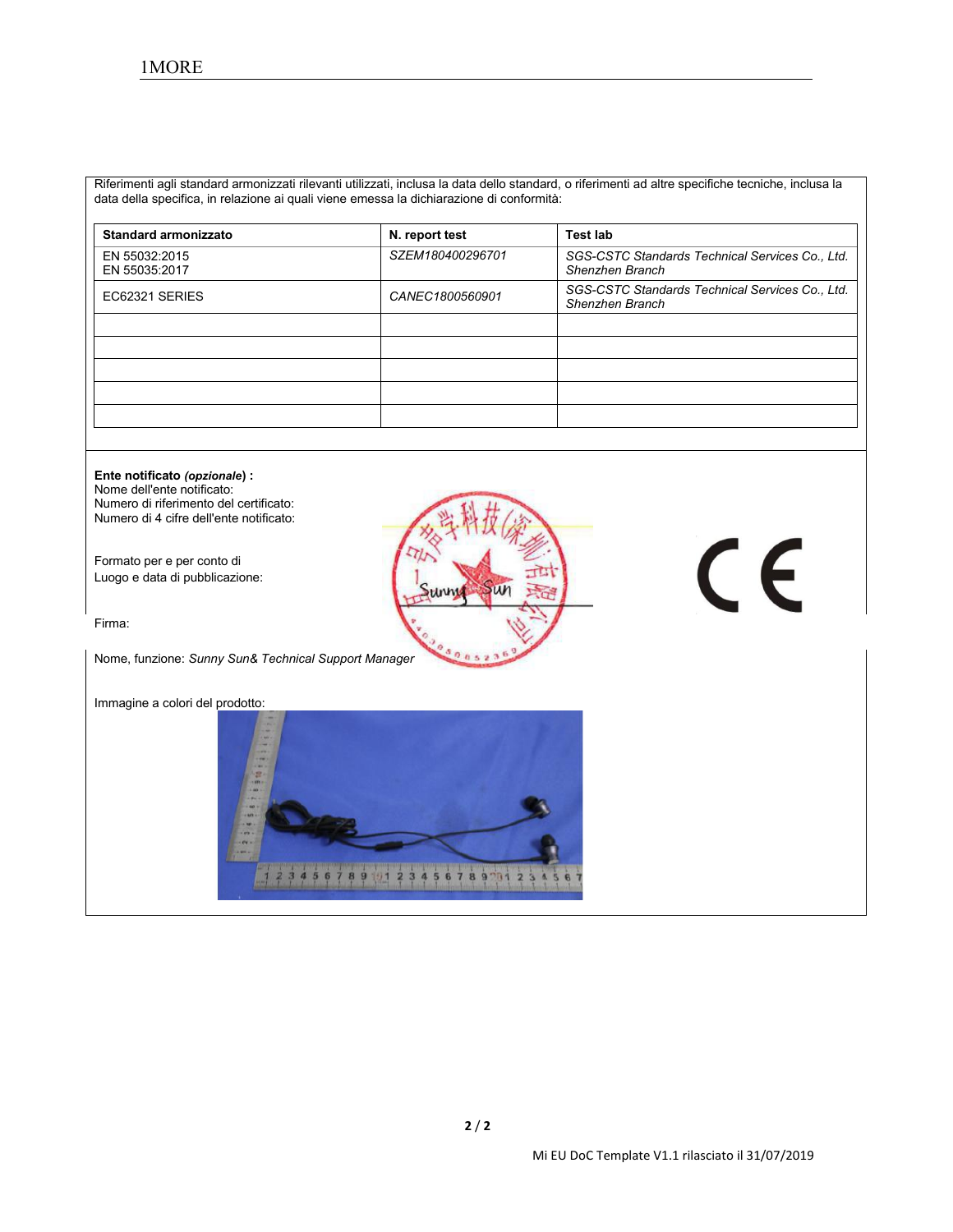# 1MORE

#### **Vertaling van de oorspronkelijke verklaring van conformiteit**

# **EU-VERKLARING VAN CONFORMITEIT**

#### **Apparaat/Uitrusting**

Product: Mi Earphones Basic Model: YDJC01JY SKU-nr: ZBW4399IN<br>Batch- of serienummer:16641/XXXXXXXX(the eight X's represent the natural number starting from 00000001)

#### **Fabrikant of geautoriseerde verteger**

Naam: Tiinlab Acoustic Technology (Shenzhen) Co., Ltd. Adres Tianliao Building 1403, Zone A Tianli ao Industrial Park, Taoyuan Str., Nan shan Dist., Shenzhen, P.R. China Land:

**Door de fabrikant geautoriseerde EU-vertegenwoordiger**

Naam: Adres: Land

**Deze verklaring van conformiteit wordt uitgegeven onder de exclusieve verantwoordelijkheid van de fabrikant.**

Object van de verklaring: Hierboven vermeld Hierboven vermeld

Het object van de hierboven beschreven verklaring voldoet aan de volgende door de Unie overeengekomen relevante richtlijnen en/of wetgeving(en):

| Richtlijn radioapparatuur (RED)                                   | 2014/53/EU                     | O       |
|-------------------------------------------------------------------|--------------------------------|---------|
| Laagspanningsrichtlijn (LVD)                                      | 2014/35/EU                     | O       |
| Richtlijn elektromagnetische compatibiliteit (EMCD)               | 2014/30/EU                     | $\circ$ |
| Beperking van het gebruik van bepaalde gevaarlijke stoffen (RoHS) | 2011/65/EU                     | ۰       |
| Ecologische vereisten voor energiegerelateerde producten (ErP)    | 2009/125/EC                    | O       |
| <b>Machines (MD)</b>                                              | 2006/42/EC                     | о       |
| Veiligheid van speelgoed                                          | 2009/48/EC                     | O       |
| Persoonlijke beschermingsmiddelen (PBM)                           | Verordening (EU) 2016/425      | O       |
| <b>Bouwproducten (CPD/CPR)</b>                                    | Verordening (EU) nr. 305/2011  | o       |
| <b>Cosmetische producten</b>                                      | Verordening (EC) nr. 1223/2009 | O       |
| Medische apparaten (MDD)                                          | Richtlijn 93/42/EEG            | ٥       |
|                                                                   |                                | ۰       |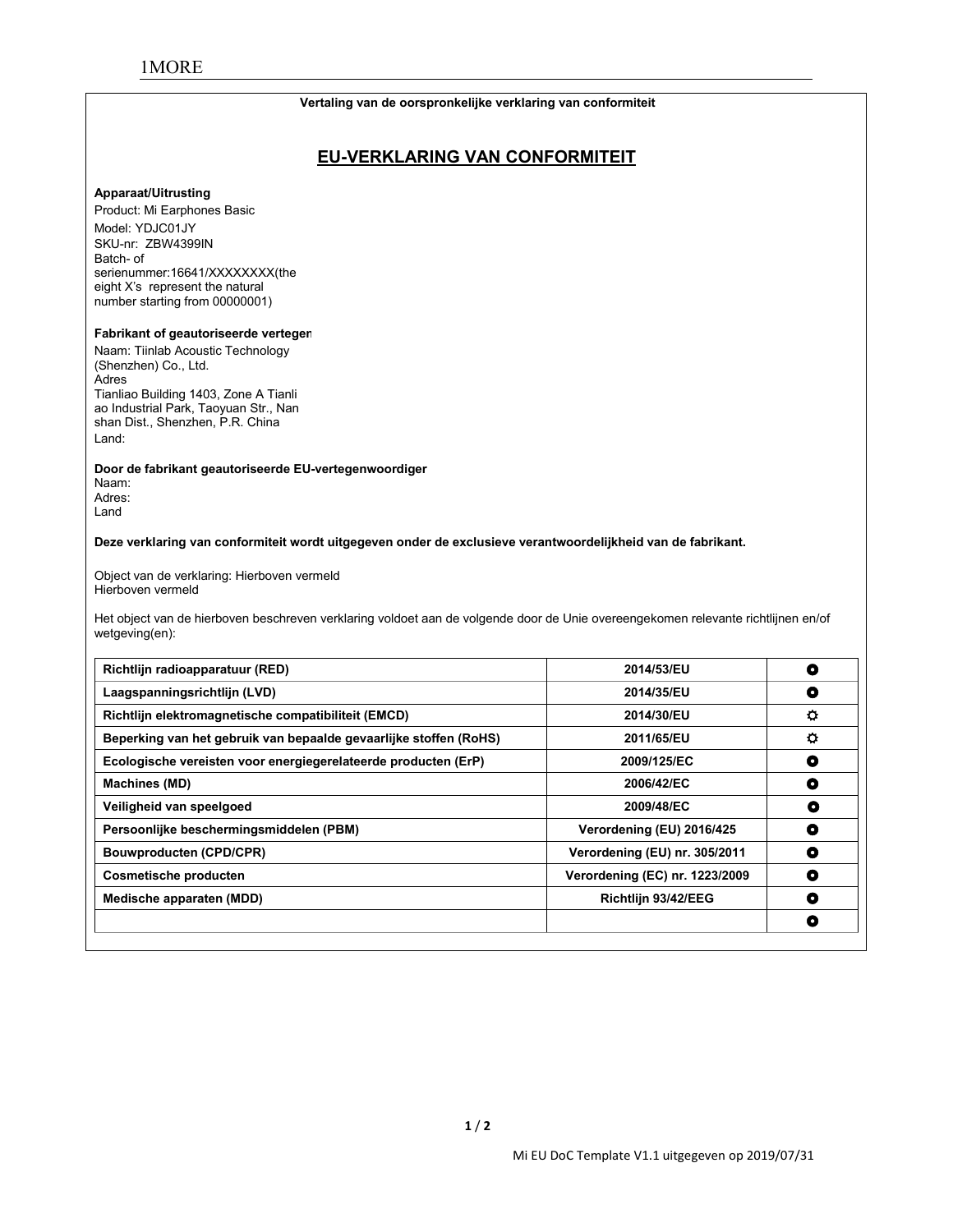Verwijzingen naar de relevante overeengekomen normen die worden gebruikt, inclusief de datum van de norm, of verwijzingen naar de andere technische specificaties, inclusief de datum van de specificatie, met betrekking tot welke conformiteitwordt verklaard:

| Geharmoniseerde norm           | Testrapport nr.  | Testlab                                                            |
|--------------------------------|------------------|--------------------------------------------------------------------|
| EN 55032:2015<br>EN 55035:2017 | SZEM180400296701 | SGS-CSTC Standards Technical Services Co., Ltd.<br>Shenzhen Branch |
| EC62321 SERIES                 | CANEC1800560901  | SGS-CSTC Standards Technical Services Co., Ltd.<br>Shenzhen Branch |
|                                |                  |                                                                    |
|                                |                  |                                                                    |
|                                |                  |                                                                    |
|                                |                  |                                                                    |
|                                |                  |                                                                    |

#### **Aangemelde instantie** *(optioneel***):**

Naam van aangemelde instantie: Referentienummer van het certificaat: 4-cijferig nummer van aangemelde instantie:

Getekend voor en namens Plaats en datum van uitgifte:

Handtekening:

Naam, functie: *Sunny Sun& Technical Support Manager*

Kleurenafbeelding van product:



# $C \in$

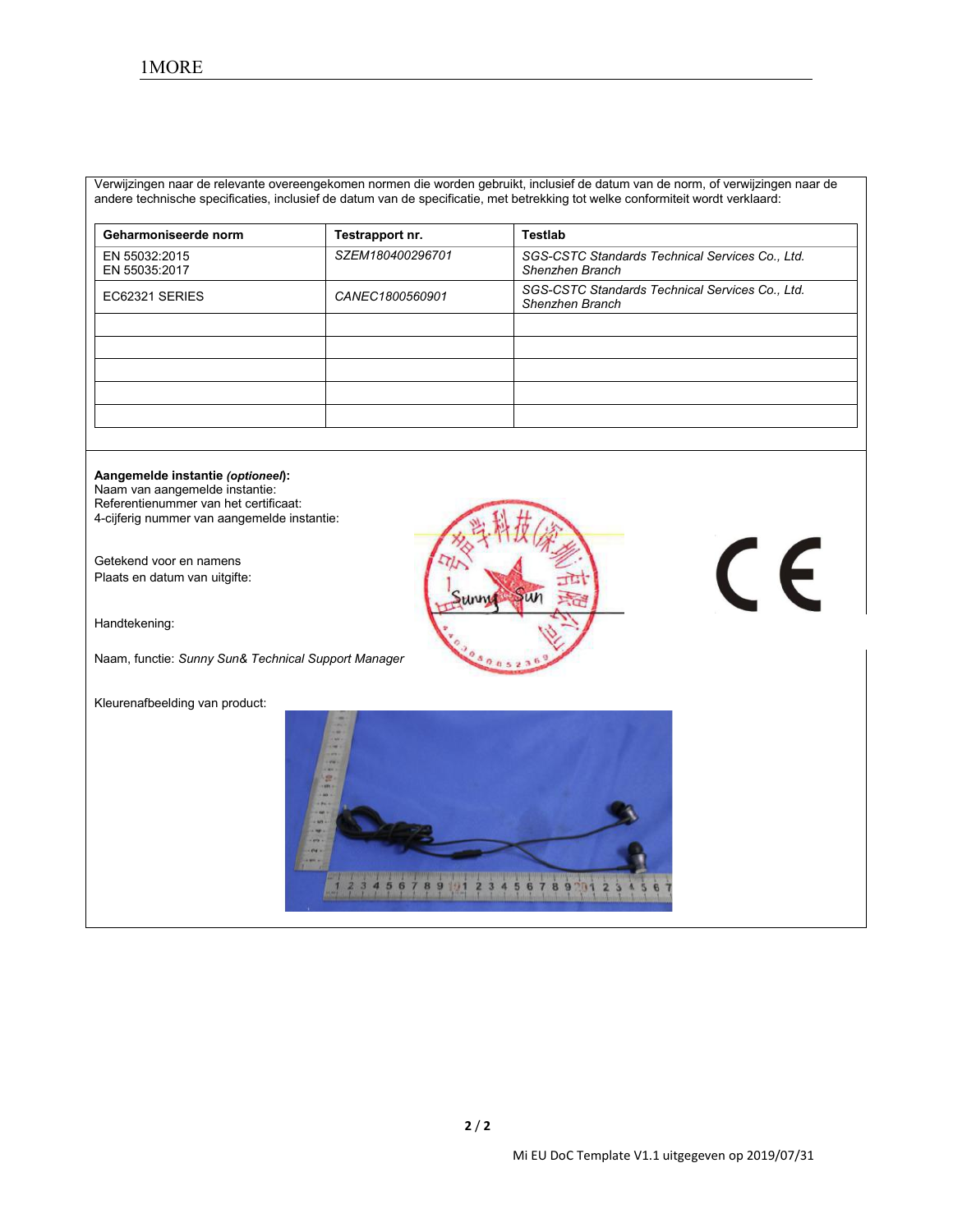#### **Tłumaczenie oryginalnej deklaracji zgodności**

# **DEKLARACJA ZGODNOŚCI UE**

#### **Urządzenia/sprzęt**

Produkt:Mi Earphones Basic Model: YDJC01JY Nr SKU: ZBW4399IN Numer partii lub serii:16641/XXXXXXX(the eight X's represent the natural number starting from 00000001)

#### **Producent lub jego autoryzowany przedstawiciel:**

Nazwa: Tiinlab Acoustic Technology (Shenzhen) Co., Ltd Adres: Tianliao Building 1403, Zone A Tianliao Industrial Park, Taoyuan Str., Nanshan Dist., Shenzhen, P.R. China Kraj:

Paese:

Obiekt deklaracji: Wymieniony powyżej Wymieniony powyżej

Opisany powyżej przedmiot deklaracji jest zgodny z następującymi przepisami prawa i/lub dyrektywami harmonizacji Unii:

| Dyrektywa radiowa (RED)                                                                              | 2014/53/UE                          | O |
|------------------------------------------------------------------------------------------------------|-------------------------------------|---|
| Dyrektywa ws. sprzętu elektrycznego przewidzianego do stosowania w<br>określonych granicach napiecia | 2014/35/UE                          | O |
| Dyrektywa kompatybilności elektromagnetycznej (EMCD)                                                 | 2014/30/UE                          | ♦ |
| <b>Dyrektywa RoHS</b>                                                                                | 2011/65/UE                          | ♦ |
| Dyrektywa ErP                                                                                        | 2009/125/WE                         | O |
| Dyrektywa maszynowa (MD)                                                                             | 2006/42/WE                          | O |
| Dyrektywa zabawkowa                                                                                  | 2009/48/WE                          | O |
| Środki ochrony osobistej (PPE)                                                                       | Rozporządzenie (UE) 2016/425        | O |
| <b>Produkty budowlane (CPD/CPR)</b>                                                                  | Rozporządzenie (UE) nr 305/2011     | O |
| <b>Produkty kosmetyczne</b>                                                                          | Rozporządzenie (WE) nr<br>1223/2009 | ۰ |
| Urządzenia medyczne (MDD)                                                                            | Dyrektywa 93/42/EWG                 | ۰ |
|                                                                                                      |                                     | O |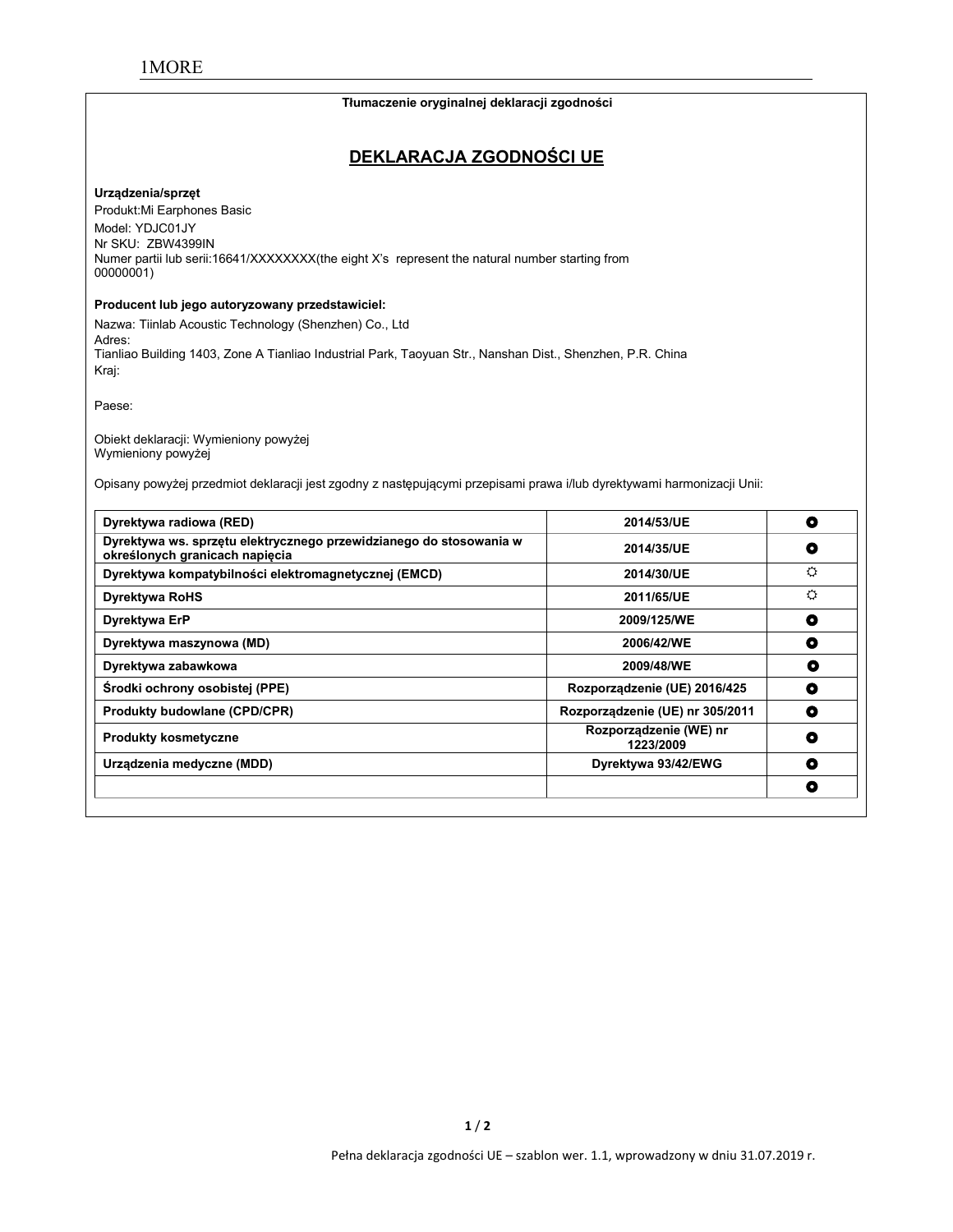Odniesienia do odpowiednich zharmonizowanych norm, w tym data normy lub odniesienia do innych specyfikacji technicznych, w tym data specyfikacji, w odniesieniu do których deklarowana jest zgodność:

| Norma zharmonizowana           | Nr raportu z testu | Laboratorium badawcze                                              |
|--------------------------------|--------------------|--------------------------------------------------------------------|
| EN 55032:2015<br>EN 55035:2017 | SZEM180400296701   | SGS-CSTC Standards Technical Services Co., Ltd.<br>Shenzhen Branch |
| EC62321 SERIES                 | CANEC1800560901    | SGS-CSTC Standards Technical Services Co., Ltd.<br>Shenzhen Branch |
|                                |                    |                                                                    |
|                                |                    |                                                                    |
|                                |                    |                                                                    |
|                                |                    |                                                                    |
|                                |                    |                                                                    |

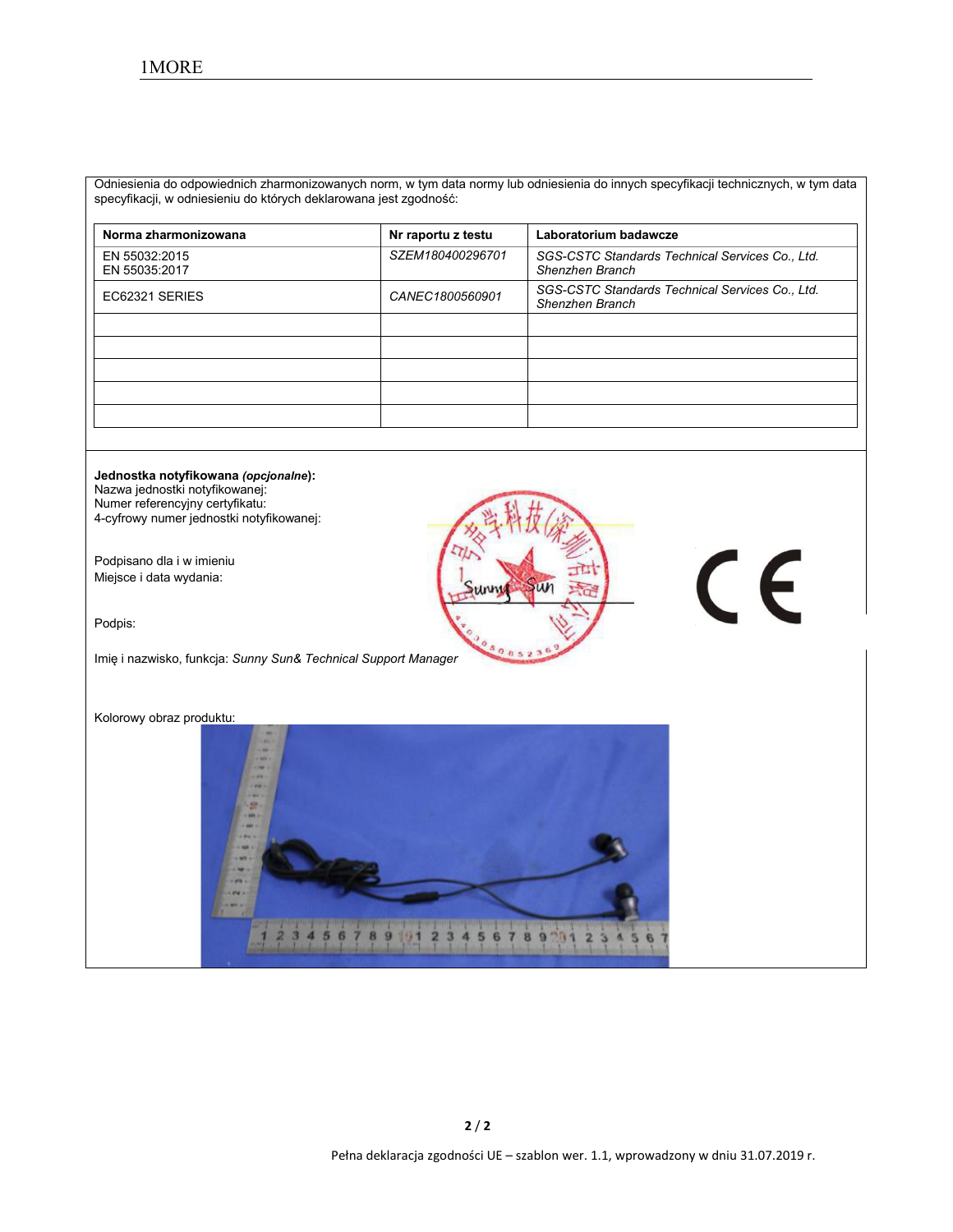#### **Tradução da Declaração de Conformidade original**

# **DECLARAÇÃO DE CONFORMIDADE DA UE**

#### **Aparelho/equipamento**

Produto: Mi Earphones Basic Modelo: YDJC01JY N.º SKU: ZBW4399IN Número de lote ou série:16641/XXXXXXXX(the eight X's represent the natural number starting from 00000001

#### **Fabricante ou o respetivo representante autorizado:**

Nome: Tiinlab Acoustic Technology (Shenzhen) Co., Ltd. Endereço:Tianliao Building 1403, Zone A Tianliao In dustrial Park, Taoyuan Str., Nanshan Dist., Shenzhe n, P.R. China

**Representante autorizado do fabricante na UE**

Nome: Endereço: País:

País:

**Esta declaração de conformidade é emitida sob a exclusiva responsabilidade do fabricante.**

Objeto da declaração: Indicado acima Indicado acima

O objeto da declaração acima indicado está em conformidade com as seguintes diretivas de harmonização e/ou legislação(ões) relevante(s) da União Europeia:

| Diretiva de Equipamentos de Rádio (RED)                                                       | 2014/53/UE                     | o |
|-----------------------------------------------------------------------------------------------|--------------------------------|---|
| Diretiva de Baixa Tensão (LVD)                                                                | 2014/35/UE                     | О |
| Diretiva de Compatibilidade Eletromagnética (EMCD)                                            | 2014/30/UE                     | ♦ |
| Restrição do uso de determinadas substâncias perigosas (RoHS)                                 | 2011/65/UE                     | ♦ |
| Requisitos de conceção ecológica para produtos relacionados com o<br>consumo de energia (ErP) | 2009/125/CE                    | O |
| <b>Maguinaria (MD)</b>                                                                        | 2006/42/CE                     | O |
| Segurança de bringuedos                                                                       | 2009/48/CE                     | O |
| Equipamento de proteção individual (PPE)                                                      | Regulamento (UE) 2016/425      | O |
| Produtos de construção (CPD/CPR)                                                              | Regulamento (UE) n.º 305/2011  | ۰ |
| <b>Produtos cosméticos</b>                                                                    | Regulamento (CE) n.º 1223/2009 | O |
| Dispositivos médicos (MDD)                                                                    | Diretiva 93/42/CEE             | O |
|                                                                                               |                                | O |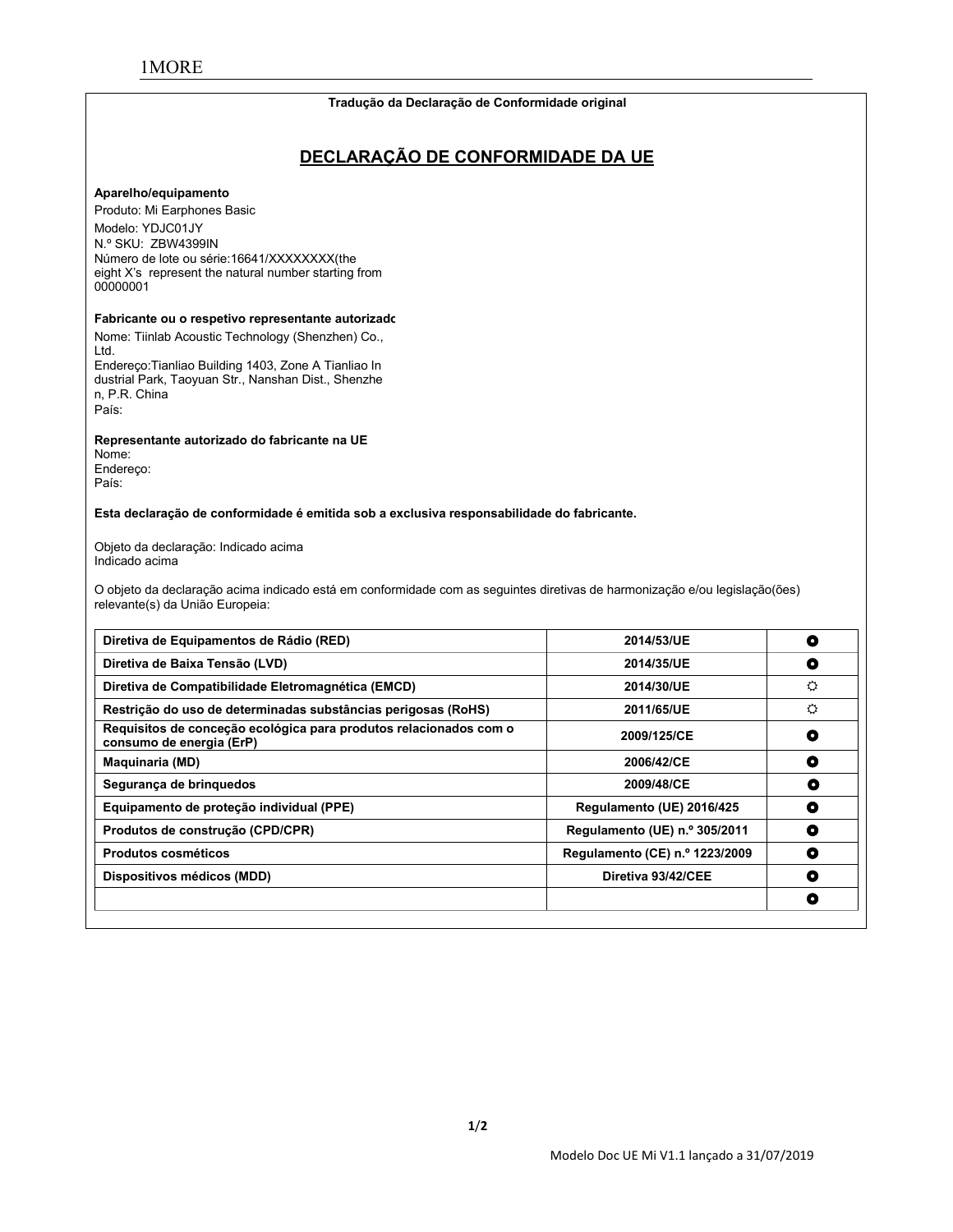Referências às normas harmonizadas relevantes utilizadas, incluindo a data da norma, ou referências a outras especificações técnicas, incluindo a data da especificação, em relação às quais é declarada a conformidade:

| Norma harmonizada              | N.º do relatório de<br>ensaio | Laboratório de ensaios                                             |
|--------------------------------|-------------------------------|--------------------------------------------------------------------|
| EN 55032:2015<br>EN 55035:2017 | SZEM180400296701              | SGS-CSTC Standards Technical Services Co., Ltd.<br>Shenzhen Branch |
| EC62321 SERIES                 | CANEC1800560901               | SGS-CSTC Standards Technical Services Co., Ltd.<br>Shenzhen Branch |
|                                |                               |                                                                    |
|                                |                               |                                                                    |
|                                |                               |                                                                    |
|                                |                               |                                                                    |

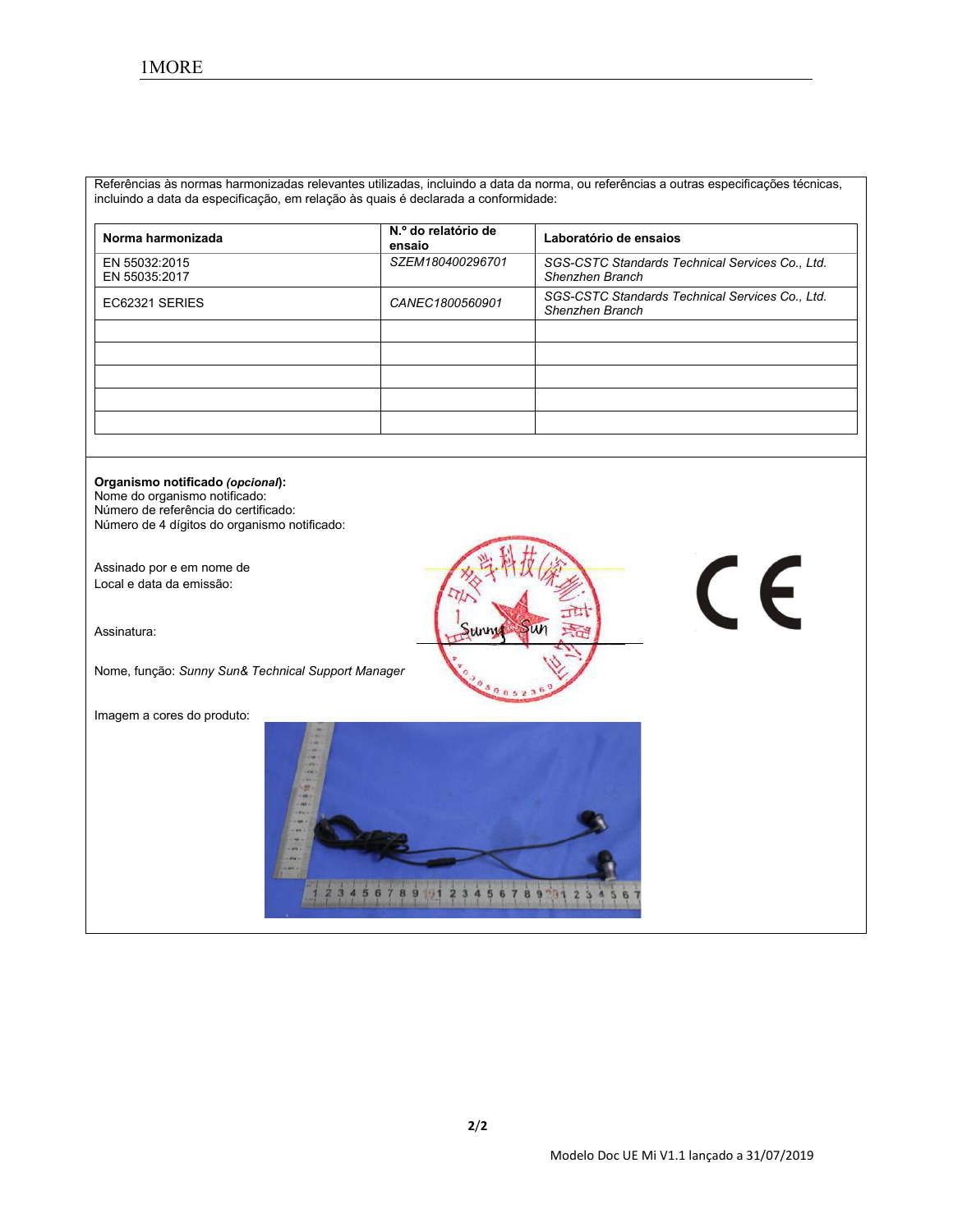#### **Traducerea declaraţiei de conformitate originale**

# **DECLARAŢIA DE CONFORMITATE UE**

#### **Aparat/Echipament**

Produs: Mi Earphones Basic Model: YDJC01JY Nr. SKU: ZBW4399IN Lot sau număr serie:16641/XXXXXXX(the eight X's represent the natural number starting from 00000001)

#### **Producătorul sau reprezentantul autorizat al acestuia:**

Numele: Tiinlab Acoustic Technology (Shenzhen) Co., Ltd. Adresa: Tianliao Building 1403, Zone A Tianliao Industrial Park, Taoyuan Str., Nanshan Dist., Shenzhen, P.R. China Ţara:

**Reprezentantul UE autorizat al producătorilor**

Numele: Adresa: Ţara

**Această declaraţie de conformitate a fost emisă de producător în calitate de unic responsabil.**

Obiectul declaraţiei: Enumerat mai sus Enumerat mai sus

Obiectul declaraţiei descrise mai sus este în conformitate cu următoarele directive şi legi relevante privind armonizarea, ale Uniunii:

| Directiva privind echipamentele radio (RED)                         | 2014/53/UE                      | ۰         |
|---------------------------------------------------------------------|---------------------------------|-----------|
| Directiva privind joasa tensiune (LVD)                              | 2014/35/UE                      | ۰         |
| Directiva privind compatibilitatea electromagnetică (EMCD)          | 2014/30/UE                      | ٥         |
| Restrictiile de utilizare a anumitor substante periculoase (RoHS)   | 2011/65/UE                      | o         |
| Cerintele Ecodesign privind produsele consumatoare de energie (ErP) | 2009/125/CE                     | ۰         |
| Utilajele (MD)                                                      | 2006/42/CE                      | O         |
| Siguranța jucăriilor                                                | 2009/48/CE                      | O         |
| Echipamentul de protecție personală (PPE)                           | Regulamentul (UE) 2016/425      | O         |
| Produsele destinate constructiilor (CPD/CPR)                        | Regulamentul (UE) Nr. 305/2011  | ۰         |
| <b>Produse cosmetice</b>                                            | Regulamentul (CE) Nr. 1223/2009 | $\bullet$ |
| Dispozitive medicale(MDD)                                           | Directiva 93/42/CEE             | ٥         |
|                                                                     |                                 | 0         |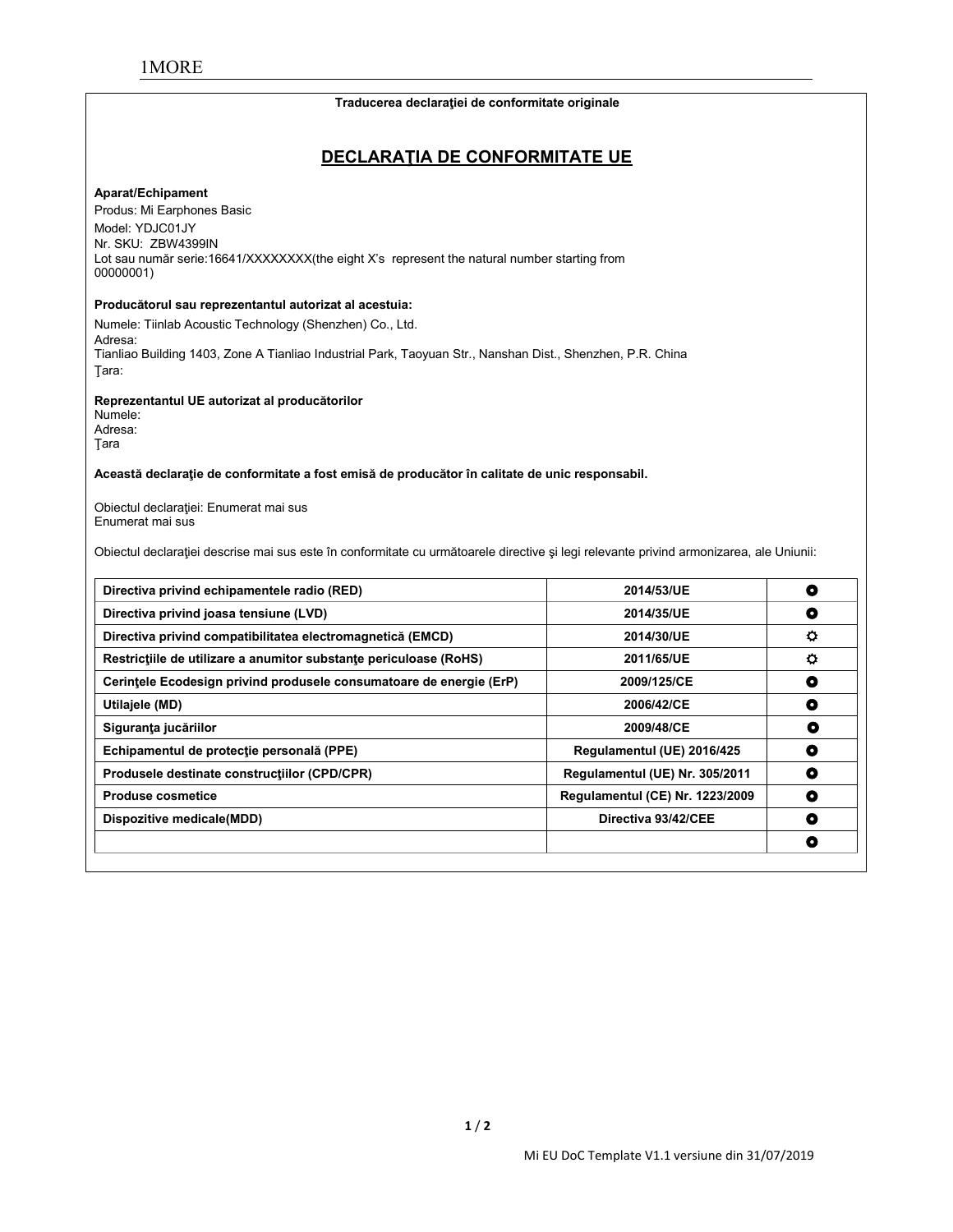Referinţele la standardele armonizate relevante utilizate, inclusiv data standardului sau referinţele la alte specificaţii tehnice, inclusiv data specificaţiilor, în raport cu care este declarată conformitatea:

| <b>Standard armonizat</b>      | Raport test nr.  | <b>Laborator test</b>                                              |
|--------------------------------|------------------|--------------------------------------------------------------------|
| EN 55032:2015<br>EN 55035:2017 | SZEM180400296701 | SGS-CSTC Standards Technical Services Co., Ltd.<br>Shenzhen Branch |
| EC62321 SERIES                 | CANEC1800560901  | SGS-CSTC Standards Technical Services Co., Ltd.<br>Shenzhen Branch |
|                                |                  |                                                                    |
|                                |                  |                                                                    |
|                                |                  |                                                                    |
|                                |                  |                                                                    |
|                                |                  |                                                                    |

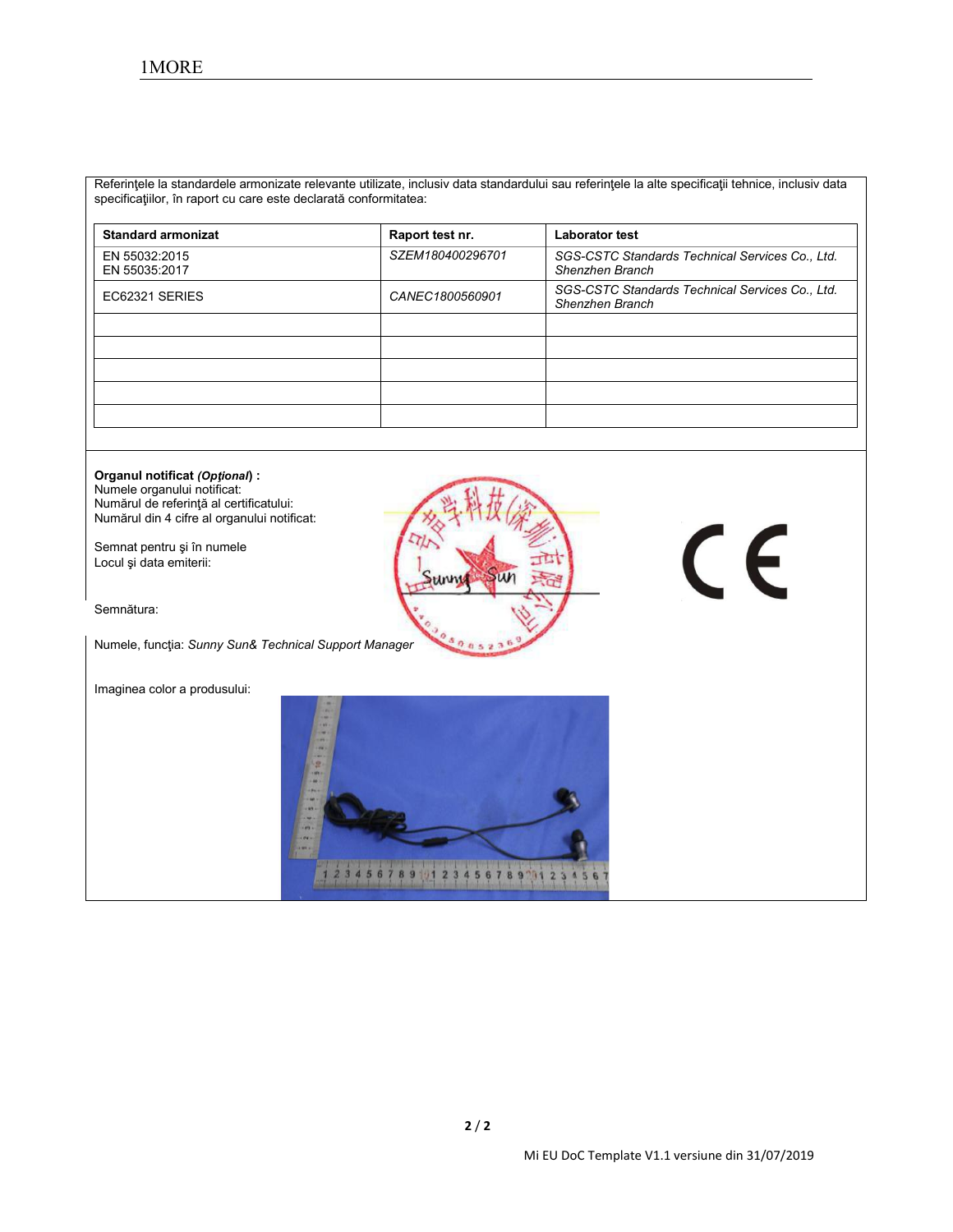#### **Перевод оригинальной Декларации о соответствии**

# **ДЕКЛАРАЦИЯ ЕС О СООТВЕТСТВИИ**

#### **Аппаратура/оборудование**

Изделие: Mi Earphones Basic Модель: YDJC01JY Артикул: ZBW4399IN Номер партии или серийный номер:16641/XXXXXXXX(the eight X's represent the natural number starting from 00000001

#### **Производитель или его уполномоченный представитель:**

Название: Tiinlab Acoustic Technology (Shenzhen) Co., Ltd. Адрес: Tianliao Building 1403, Zone A Tianliao Industrial Park, Taoyuan Str., Nanshan Dist., Shenzhen, P.R. China Страна:

#### **Официальный представитель производителя в ЕС**

Название: Адрес: Страна

**Ответственность за выпуск настоящей Декларации о соответствии полностью возлагается на производителя.**

Предмет декларации: Перечислено выше Перечислено выше

Предмет декларации, описанный выше, соответствует следующим Директивам по гармонизации ЕС и/или нормативно-правовым актам:

| Директива на радиооборудование (RED)                       | 2014/53/EC               | O |
|------------------------------------------------------------|--------------------------|---|
| Директива на низковольтное оборудование (LVD)              | 2014/35/EC               | O |
| Директива на электромагнитную совместимость (EMCD)         | 2014/30/EC               | ٥ |
| Ограничение использования некоторых опасных веществ (RoHS) | 2011/65/EC               | o |
| Требования к экодизайну энергосвязанных изделий (ErP)      | 2009/125/EC              | O |
| Безопасность машин и оборудования (MD)                     | 2006/42/EC               | O |
| Безопасность игрушек                                       | 2009/48/EC               | O |
| Средства индивидуальной защиты (СИЗ)                       | Стандарт (ЕС) 2016/425   | O |
| Строительная продукция (CPD/CPR)                           | Стандарт (ЕС) №305/2011  | O |
| Косметические изделия                                      | Стандарт (ЕК) №1223/2009 | ۰ |
| Медицинские устройства (MDD)                               | Директива 93/42/ЕЭС      | ٥ |
|                                                            |                          | O |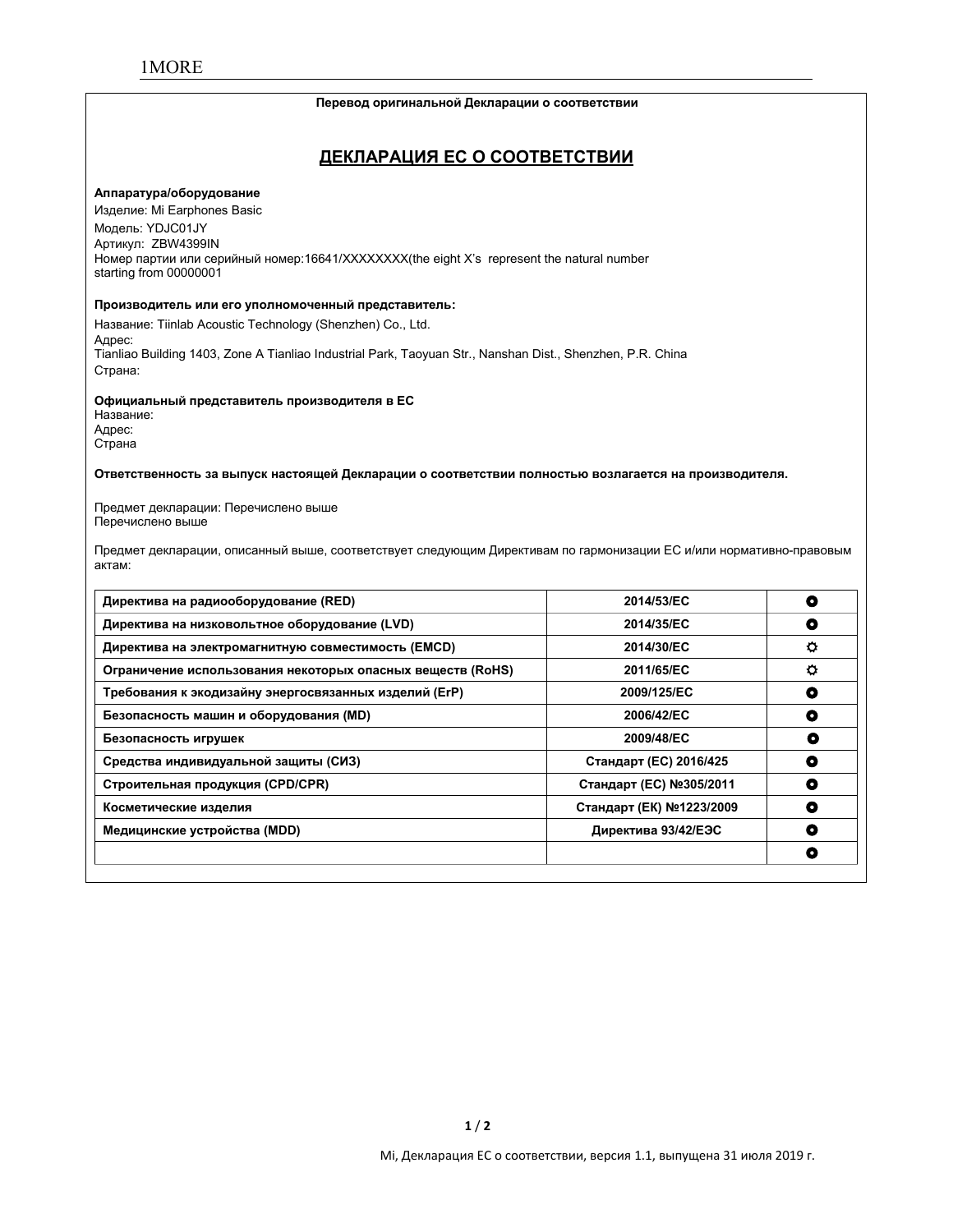Ссылки на применимые стандарты гармонизации (включая дату принятия) и иные спецификации (включая дату создания), соответствие которым утверждается:

| Стандарт гармонизации          | № отчета об испытании | Испытательная лаборатория                                                 |
|--------------------------------|-----------------------|---------------------------------------------------------------------------|
| EN 55032:2015<br>EN 55035:2017 | SZEM180400296701      | <b>SGS-CSTC Standards Technical Services</b><br>Co., Ltd. Shenzhen Branch |
| EC62321 SERIES                 | CANEC1800560901       | <b>SGS-CSTC Standards Technical Services</b><br>Co., Ltd. Shenzhen Branch |
|                                |                       |                                                                           |
|                                |                       |                                                                           |
|                                |                       |                                                                           |
|                                |                       |                                                                           |
|                                |                       |                                                                           |

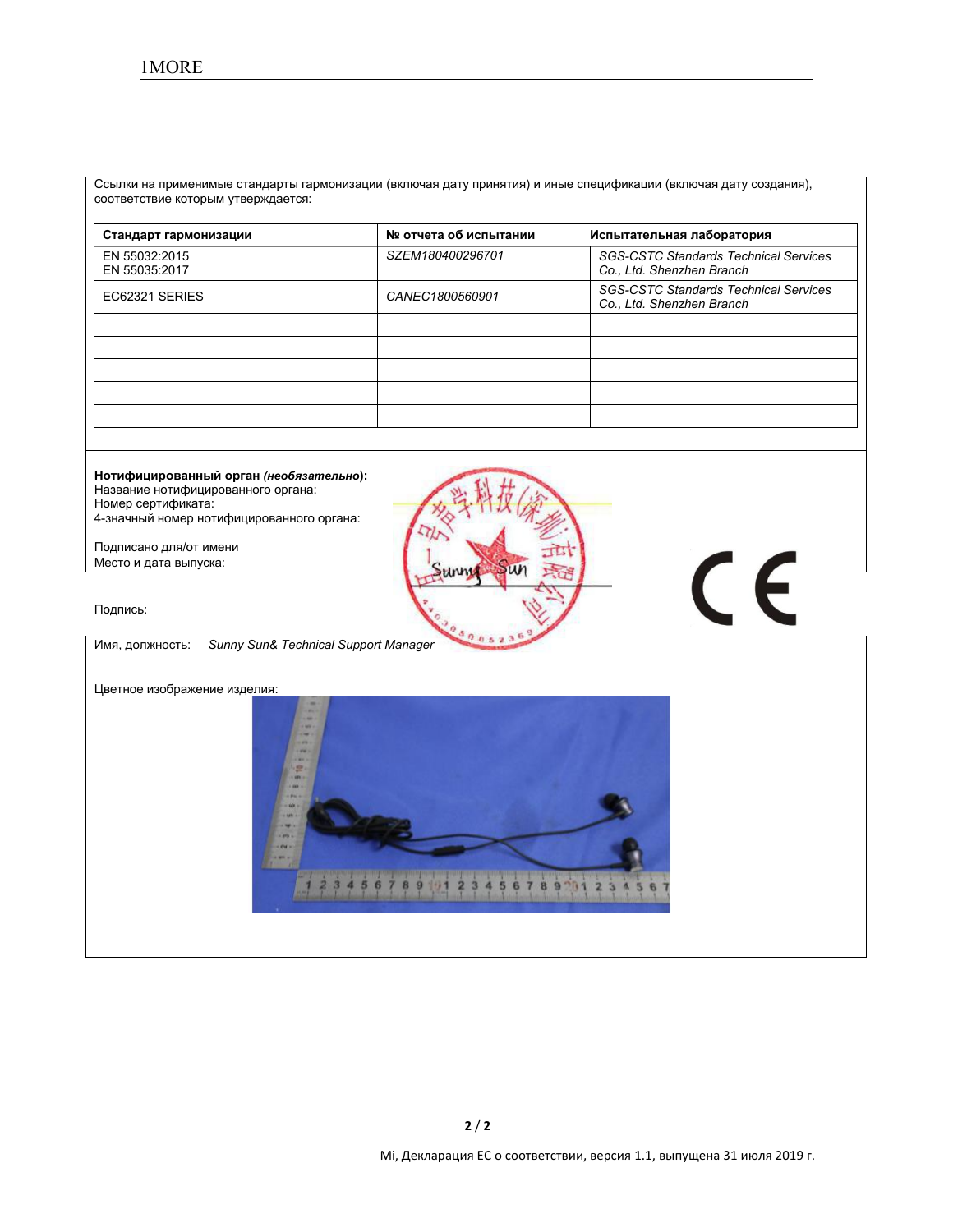#### **Orijinal Uygunluk Beyanının çevirisi**

# **AB UYGUNLUK BEYANI**

#### **Cihaz/Ekipman**

Ürün: Mi Earphones Basic Model: YDJC01JY SKU No.: ZBW4399IN Parti veya Seri Numarası:16641/XXXXXXX(the eight X's represent the natural number starting from 00000001

#### **Üretici veya üreticinin yetkili temsilcisi:**

Adı: Tiinlab Acoustic Technology (Shenzhen) Co., Ltd. Adres: Tianliao Building 1403, Zone A Tianliao Industrial Park, Taoyuan Str., Nanshan Dist., Shenzhen, P.R. China Ülke:

#### **Üreticinin yetkili AB Temsilcisi**

Adı: Adres: Ülke

#### **Bu uygunluk beyanı, üreticinin yegane sorumluluğu altında yayınlanmıştır.**

Beyan konusu: Yukarıda listelenmiştir Yukarıda listelenmiştir

Yukarıda belirtilen beyanın konusu, aşağıdaki ilgili AB uyumlaştırma direktifleri ve/veya mevzuatları ile uyumludur:

| Radyo Ekipmanı Direktifi (RED)                                | 2014/53/AB                      | $\bullet$ |
|---------------------------------------------------------------|---------------------------------|-----------|
| Alcak Gerilim Direktifi (LVD)                                 | 2014/35/AB                      | O         |
| Elektromanyetik Uyumluluk Direktifi (EMCD)                    | 2014/30/AB                      | ۰         |
| Belirli tehlikeli maddelerin kullanımının kısıtlanması (RoHS) | 2011/65/AB                      | $\circ$   |
| Enerjiyle ilgili ürünler için Ecodesign Gereklilikleri (ErP)  | 2009/125/AT                     | O         |
| <b>Makineler (MD)</b>                                         | 2006/42/AT                      | ٥         |
| Oyuncak güvenliği                                             | 2009/48/AT                      | O         |
| Kişisel koruyucu ekipman (KKE)                                | 2016/425 Sayılı Düzenleme (AB)  | O         |
| İnşaat ürünleri (CPD/CPR)                                     | 305/2011 Sayılı Düzenleme (AB)  | O         |
| Kozmetik ürünler                                              | 1223/2009 Sayılı Düzenleme (AB) | O         |
| Tibbi cihazlar (MDD)                                          | 93/42/AET Sayılı Direktifi      | O         |
|                                                               |                                 | ۰         |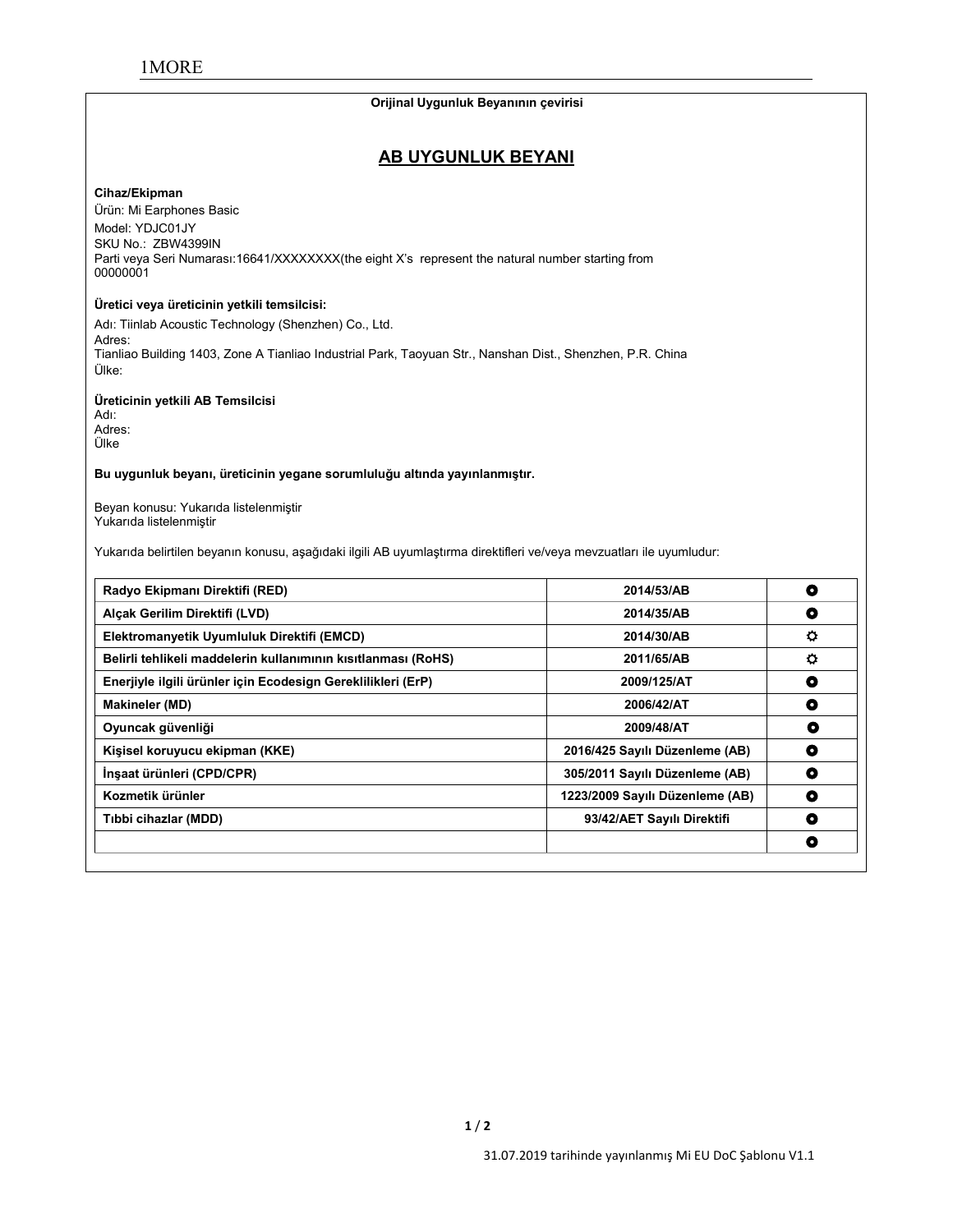Uygunluğun beyan edildiğiilgili uyumlaştırılmış standartlara (standart tarihi dahil olmak üzere) atıflar veya diğer teknik özelliklere (teknik özellik tarihi dahil olmak üzere) atıflar:

| Uyumlaştırılmış Standart       | Test Raporu No.  | Test laboratuvarı                                                         |
|--------------------------------|------------------|---------------------------------------------------------------------------|
| EN 55032:2015<br>EN 55035:2017 | SZEM180400296701 | <b>SGS-CSTC Standards Technical</b><br>Services Co., Ltd. Shenzhen Branch |
| EC62321 SERIES                 | CANEC1800560901  | <b>SGS-CSTC Standards Technical</b><br>Services Co., Ltd. Shenzhen Branch |
|                                |                  |                                                                           |
|                                |                  |                                                                           |
|                                |                  |                                                                           |
|                                |                  |                                                                           |
|                                |                  |                                                                           |

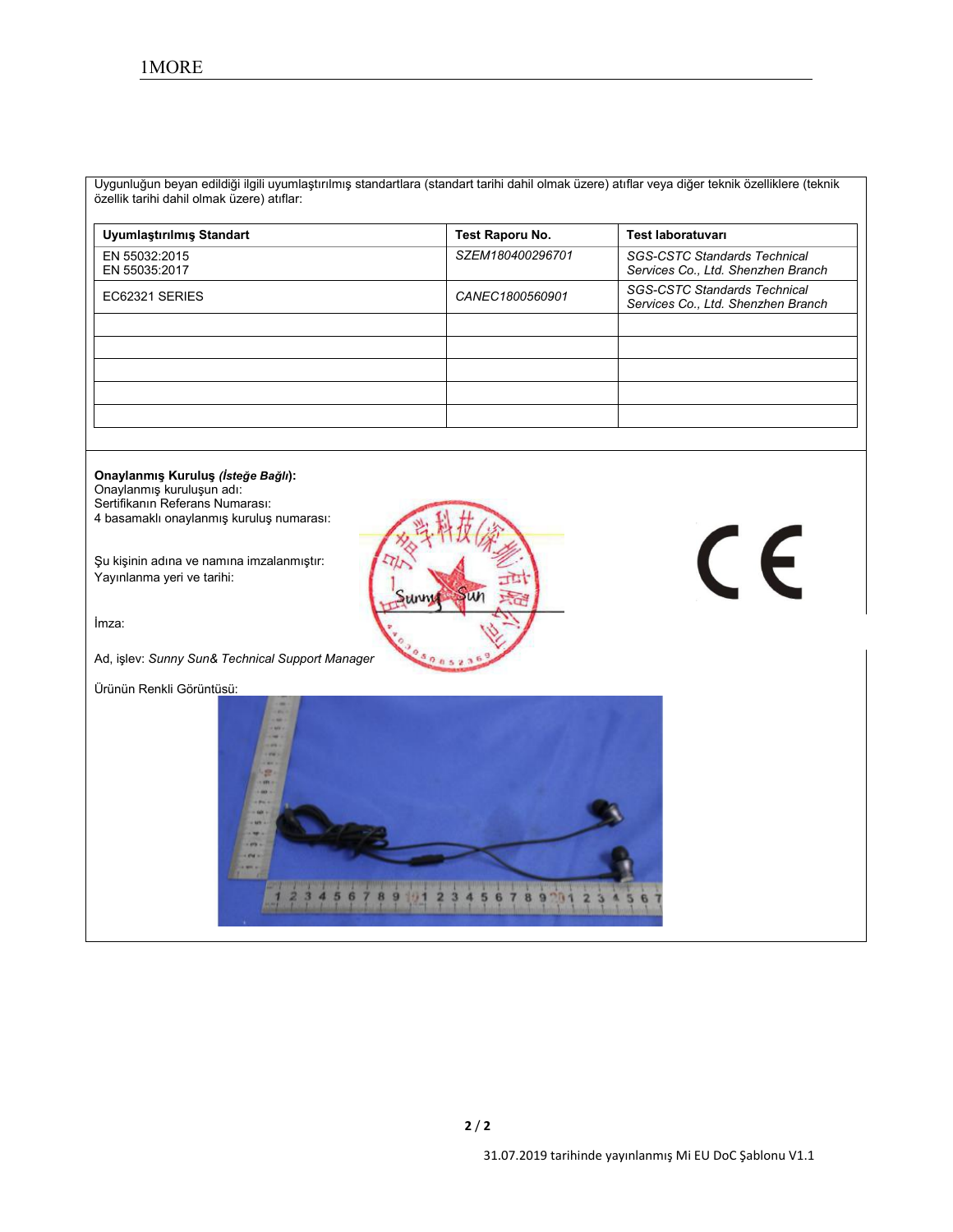#### **Переклад оригінальної декларації про відповідність**

# **ДЕКЛАРАЦІЯ ПРО ВІДПОВІДНІСТЬ ДИРЕКТИВАМ ЄС**

#### **Прилад / обладнання**

Продукт: Mi Earphones Basic Модель: YDJC01JY Інвентарний №: ZBW4399IN

Серійний номер або номер партії:16641/XXXXXXXX(the eight X's represent the natural number starting from 00000001)

#### **Виробник або його вповноважений представник:**

Назва: Tiinlab Acoustic Technology (Shenzhen) Co., Ltd Адреса:Tianliao Building 1403, Zone A Tianliao Industrial Park, Taoyuan Str., Nanshan Dist., Shenzhen, P.R. China Країна:

#### **Уповноважений представник виробника в країнах ЄС**

Назва: Адреса: Країна:

#### **Цю декларацію про відповідність випущено під виключну відповідальність виробника.**

Предмет декларації: Зазначено вище Зазначено вище

Описаний вище предмет декларації виконує вимоги зазначених нижче відповідних директив, націлених на гармонізацію стандартів Союзу, та / або законів:

| Директива про радіообладнання (Radio Equipment Directive, RED)                                                             | 2014/53/EU                    | O |
|----------------------------------------------------------------------------------------------------------------------------|-------------------------------|---|
| Директива про низьковольтне обладнання (Low Voltage Directive,<br>LVD)                                                     | 2014/35/EU                    | O |
| Директива про електромагнітну сумісність (Electromagnetic<br><b>Compatibility Directive, EMCD)</b>                         | 2014/30/EU                    | ٥ |
| Директива про обмеження вмісту небезпечних речовин (Restriction of<br>the use of certain hazardous substances, RoHS)       | 2011/65/EU                    | ٥ |
| Вимоги до екологічного проектування енергоспоживчої продукції<br>(Ecodesign Requirements for energy-related products, ErP) | 2009/125/EC                   | ۰ |
| Директива про машинне обладнання (Machinery Directive, MD)                                                                 | 2006/42/EC                    | ٥ |
| Директива про безпеку іграшок                                                                                              | 2009/48/EC                    | о |
| Директива про засоби індивідуального захисту (Personal protective<br>equipment, PPE)                                       | Регламент СС (EU) 2016/425    | O |
| Будівельна продукція (CPD/CPR)                                                                                             | Регламент ЄС (EU) № 305/2011  | ٥ |
| Косметична продукція                                                                                                       | Регламент ЄС (ЕС) № 1223/2009 | ٥ |
| Медичні прилади (MDD)                                                                                                      | Директива 93/42/ЕЕС           | ۰ |
|                                                                                                                            |                               | O |